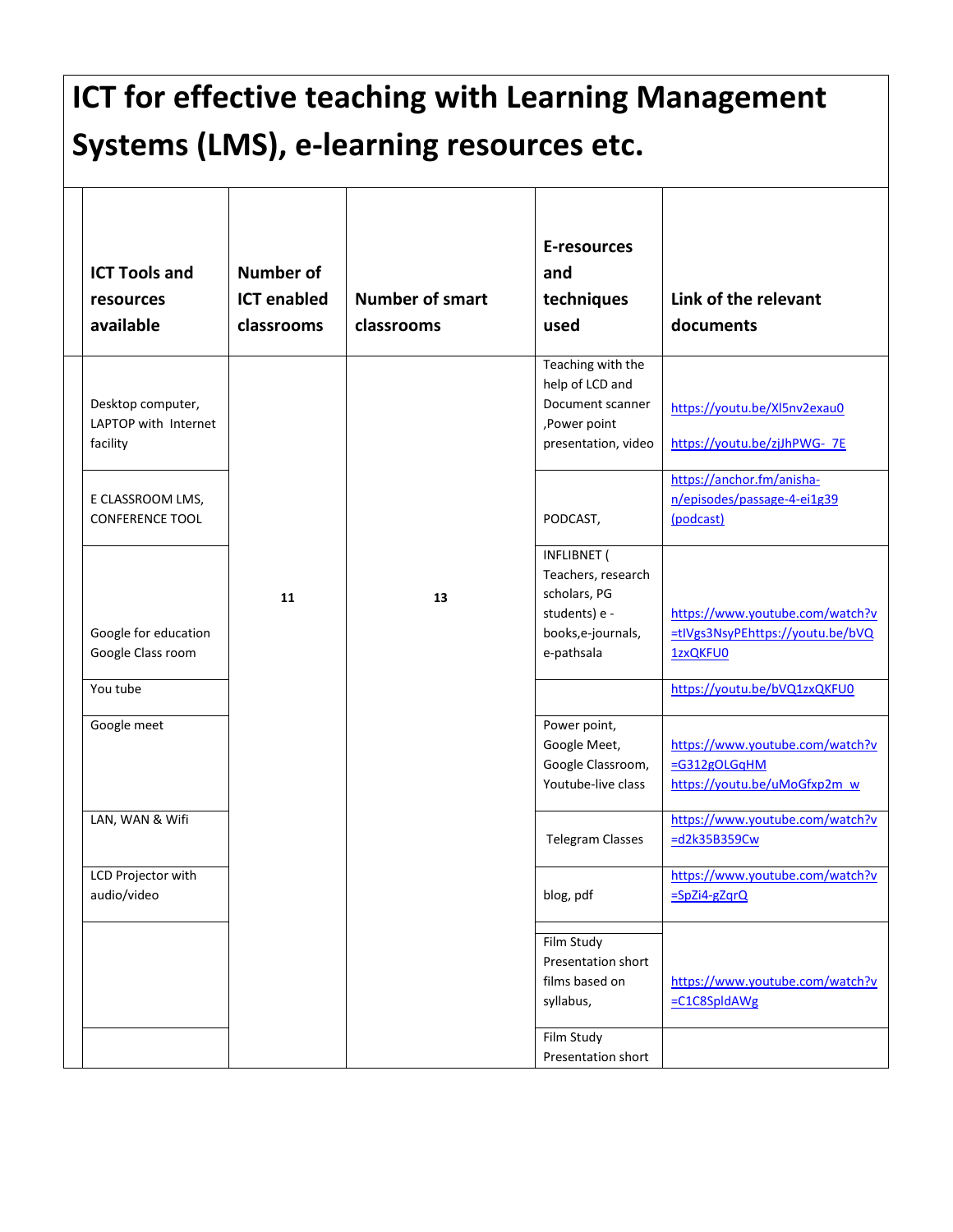|  | films based on   |
|--|------------------|
|  | syllabus,        |
|  | documentaries on |
|  | writers          |
|  |                  |

## **Teachers using ICT for effective teaching with Learning Management Systems (LMS), e-learning resources etc.**

| <b>Nature of E Classes Handles(</b><br><b>URL Link</b><br>google class<br>room/Blogger/Youtube<br>channel /others)<br><b>Name of Faculty</b> |  |
|----------------------------------------------------------------------------------------------------------------------------------------------|--|
|----------------------------------------------------------------------------------------------------------------------------------------------|--|

#### **ECONOMICS**

| Dr.Vinod C.Sugathan | <b>Google Classroom</b> | https://classroom.google.com/c/MTA5NDQ3MDA2NDQ2 |
|---------------------|-------------------------|-------------------------------------------------|
|                     |                         |                                                 |
|                     |                         | https://classroom.google.com/c/MTA3NTU3ODU2NDkx |
|                     |                         |                                                 |
|                     |                         |                                                 |
|                     |                         | https://classroom.google.com/c/MTA3NTU2MjM1Mzc4 |
| Dr.Raji Raveendran  |                         |                                                 |
|                     | <b>Google Classroom</b> | https://classroom.google.com/c/MTA5NDQ3MDA2NDQ2 |
|                     |                         |                                                 |
|                     |                         | https://classroom.google.com/c/MTA3NTU3ODU4MTE1 |
|                     |                         |                                                 |
|                     |                         | https://classroom.google.com/c/MTA3NTU3ODU4MDM1 |
|                     |                         |                                                 |
|                     |                         |                                                 |
|                     |                         | https://classroom.google.com/c/MTA3NTU3ODU2NDkx |
|                     |                         |                                                 |
|                     |                         | https://classroom.google.com/c/MTA3NTU2MjM1Mzc4 |
|                     |                         |                                                 |
|                     |                         |                                                 |
|                     | <b>Google Meet</b>      | https://meet.google.com/yig-vsym-pqj            |
|                     |                         |                                                 |
|                     |                         |                                                 |
|                     |                         | https://meet.google.com/nae-cwkz-ayg            |
|                     |                         |                                                 |
|                     |                         | https://meet.google.com/iyj-vwqw-niq            |
|                     |                         |                                                 |
|                     |                         | https://meet.google.com/nqs-gaby-aib            |
|                     |                         |                                                 |
|                     |                         |                                                 |
|                     |                         | https://meet.google.com/uyf-dpcy-nmx            |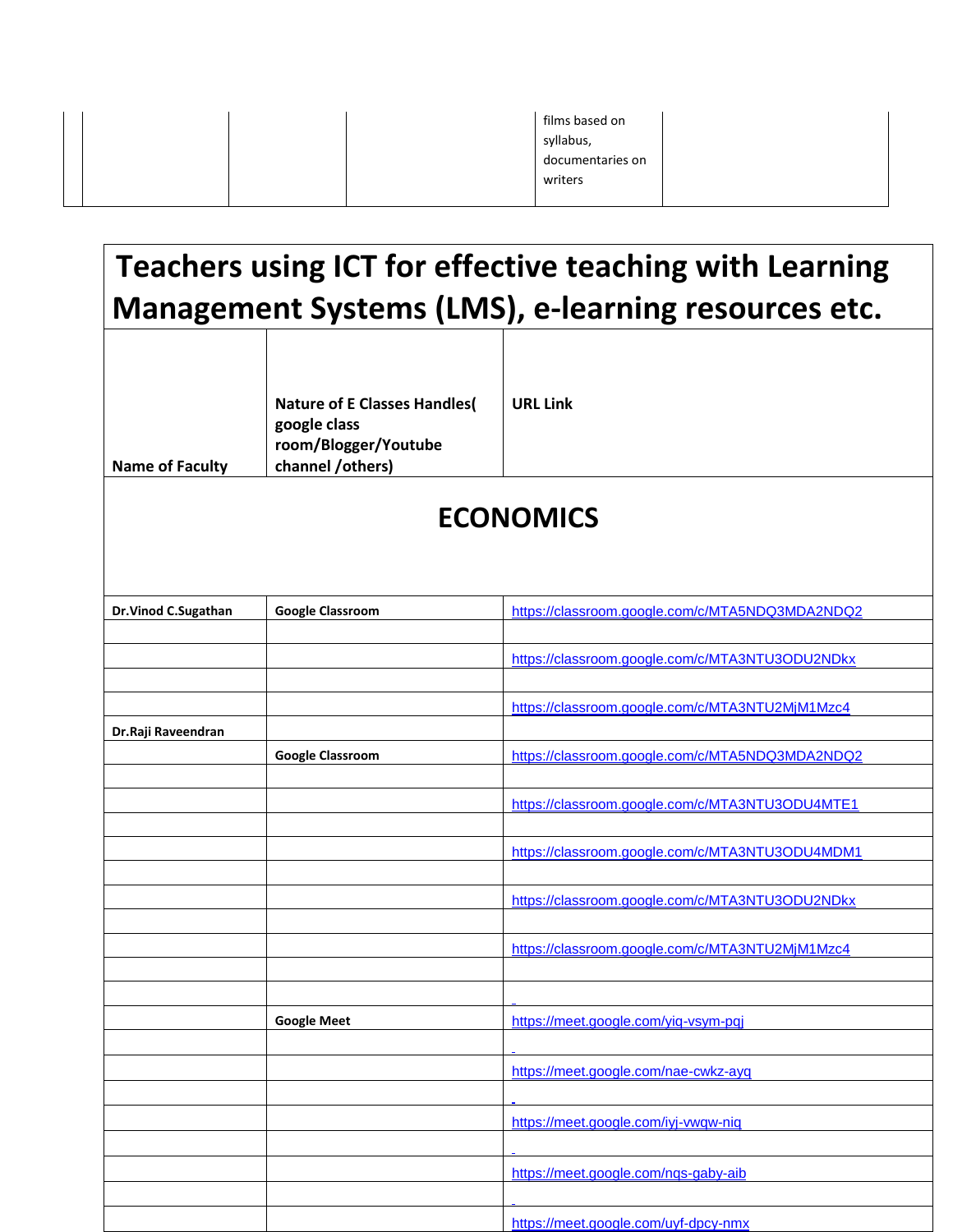|                       | Online Quiz on Subject through<br>QUZIZZ | https://quizizz.com/join?gc=7805763                 |
|-----------------------|------------------------------------------|-----------------------------------------------------|
|                       |                                          |                                                     |
| Mr.Syamraj.R          | <b>Google CLassroom</b>                  |                                                     |
| <b>Dr.Jerry Alwin</b> | <b>Google Classroom</b>                  |                                                     |
|                       |                                          | https://classroom.google.com/c/MTA3NTU2MjM1Mzc4     |
|                       |                                          | https://classroom.google.com/c/MTA3NTU3ODU2NDkx     |
|                       |                                          | https://classroom.google.com/c/MTA5NDQ3MDA2NDQ2     |
| MS.Sreerenjini.S.C    | <b>Google Classroom</b>                  | https://classroom.google.com/c/MTA5NDQ3MDA2NDQ2     |
|                       |                                          |                                                     |
|                       |                                          | https://classroom.google.com/c/MTA3NTU3ODU4MTE1     |
|                       |                                          |                                                     |
|                       |                                          | https://classroom.google.com/c/MTA3NTU3ODU4MDM1     |
|                       |                                          |                                                     |
|                       |                                          | https://classroom.google.com/c/MTA3NTU3ODU2NDkx     |
|                       |                                          |                                                     |
|                       |                                          | https://classroom.google.com/c/MTA3NTU2MjM1Mzc4     |
|                       |                                          |                                                     |
|                       | <b>Google Meet</b>                       |                                                     |
|                       |                                          | https://meet.google.com/ymk-djmt-qtv                |
|                       |                                          | https://meet.google.com/zmt-kawv-tzp                |
|                       |                                          | https://meet.google.com/oau-ojor-ojt                |
|                       |                                          |                                                     |
| Ms.Anilakumary R.     | <b>Google Classroom</b>                  |                                                     |
|                       |                                          | https://classroom.google.com/u/0/c/MTEwMzE2ODQ1ODMw |
|                       |                                          |                                                     |
|                       |                                          | https://classroom.google.com/u/0/c/MTA5NDQ3MDA2NDQ2 |
|                       |                                          | https://classroom.google.com/u/0/c/MTA3NTU2MjM1Mzc4 |
|                       |                                          | https://classroom.google.com/u/0/c/MTA3NTU3ODU2NDkx |
|                       |                                          |                                                     |
|                       | Google meet                              | https://meet.google.com/rae-rgxi-eam                |
|                       |                                          | https://meet.google.com/bik-gpka-hsw                |
|                       |                                          | https://meet.google.com/vtp-wgfc-gcq                |
|                       |                                          |                                                     |
|                       | Youtube                                  | https://youtu.be/NWT1m53g7Tc                        |
|                       |                                          |                                                     |
|                       |                                          |                                                     |
|                       |                                          |                                                     |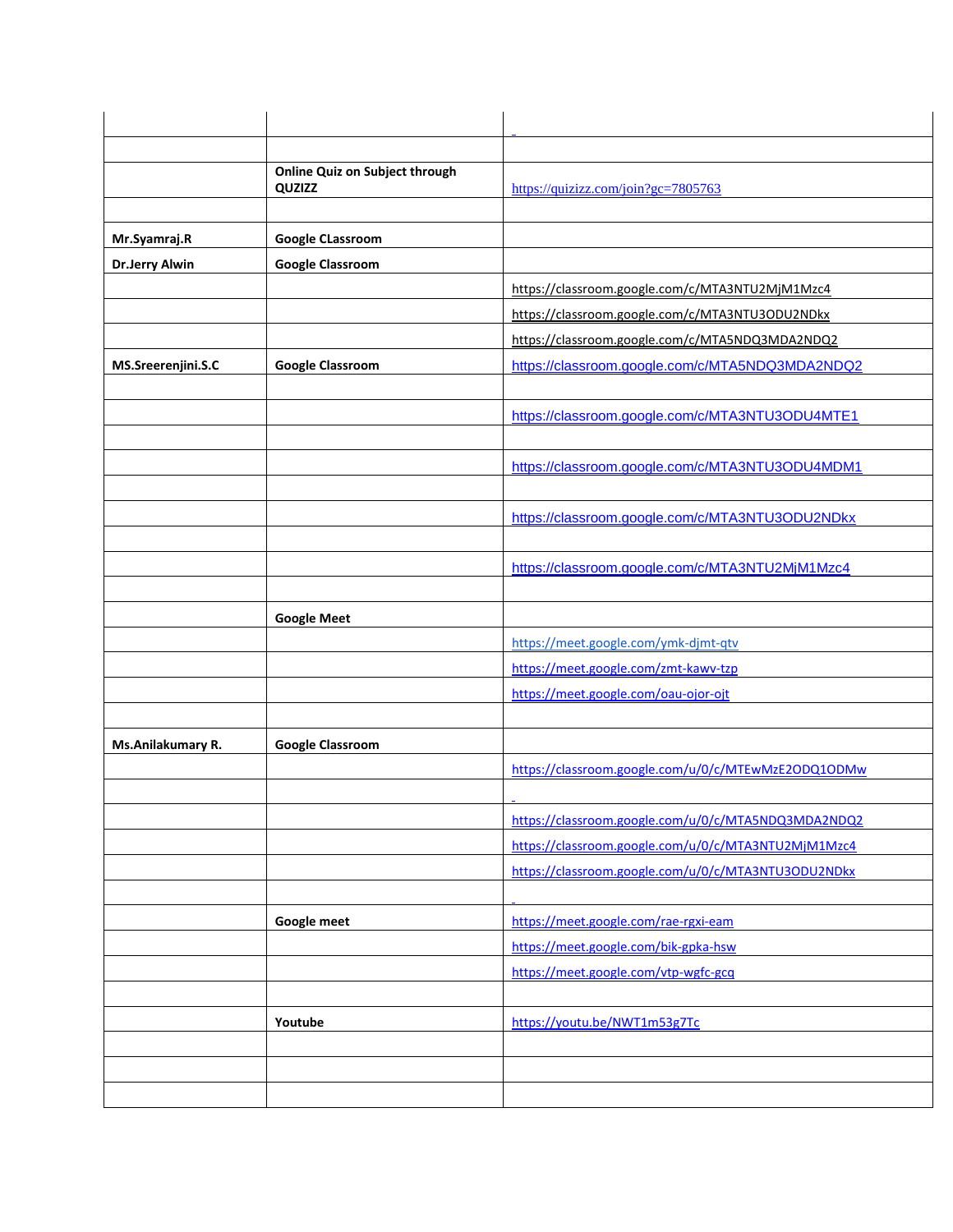| Ms.Namitha.K.Bhat     | <b>Google Classroom</b> | https://classroom.google.com/c/MTA3NTU3ODU2NDkx                                                                                |
|-----------------------|-------------------------|--------------------------------------------------------------------------------------------------------------------------------|
|                       |                         |                                                                                                                                |
|                       |                         | https://classroom.google.com/c/MTA3NTU2MjM1Mzc4                                                                                |
|                       |                         | https://classroom.google.com/c/MTA5NDQ3MDA2NDQ2                                                                                |
|                       |                         |                                                                                                                                |
| Ms.Megha Radakrishnan |                         | https://classroom.google.com/c/MTE2NTU0MjQwODM3?cjc=inatfcm<br>https://classroom.google.com/c/MTE2NTQ2NTc5Mzc<br>2?cjc=igvvt64 |
|                       |                         | https://classroom.google.com/c/MTM0ODMyOTY2OD<br>g3?cjc=pspz64y                                                                |
| Mr.Syamraj.R          |                         | https://classroom.google.com/c/MTA3NTU3ODU4MT<br>E1/p/MTU1OTQzMjQzMzEw/details                                                 |
|                       |                         | https://meet.google.com/rhj-zehp-zgp                                                                                           |
|                       |                         | https://meet.google.com/ygc-uhft-mia                                                                                           |
|                       |                         | https://classroom.google.com/c/MTA5NDQ3MDA2ND<br>Q2/p/MjE3Njg3MTIzNTE4/details                                                 |
| Dr.Mahima.S           | <b>Google Classroom</b> | https://classroom.google.com/c/MTA3NTU3ODU4MTE1                                                                                |
|                       |                         | https://classroom.google.com/c/MTA3NTU3ODU4MDM1                                                                                |
| Dr.Deepika.V.S        | <b>Google Classroom</b> | https://classroom.google.com/c/MTA3NTU3ODU4MTE1                                                                                |

#### **PHYSICS**

| Dr. Aranya S        | 1. Google Class room                        | https://classroom.google.com/u/0/h                   |
|---------------------|---------------------------------------------|------------------------------------------------------|
|                     | 2. Youtube channel                          | https://youtube.com/channel/UCtEW96_r2vPZmcabv_nHBXA |
|                     | 3. Google meet                              | meet.google.com/                                     |
|                     | 4. Google meet                              | https://meet.google.com/req-nkkn-aya                 |
|                     | 5. whatsapp                                 |                                                      |
|                     |                                             |                                                      |
| Ramesh Chandran B R | 1.RC classes - Google Class MSc<br>2019-20  | Code: rvlr4d7                                        |
|                     | 2. RC classes - Google Class BSc<br>2019-20 | Code: rvlr4d7                                        |
|                     | 3.BSc S5 - Statistical Mechanics<br>2020-21 | Code:oyd3pui                                         |
|                     | 4. Msc S3- Angular momentum<br>2020-21      | Code:7a63wuv                                         |
|                     | 5.Bsc S3 Chemistry -Magnetism<br>2020-21    | Code:5xkeci4                                         |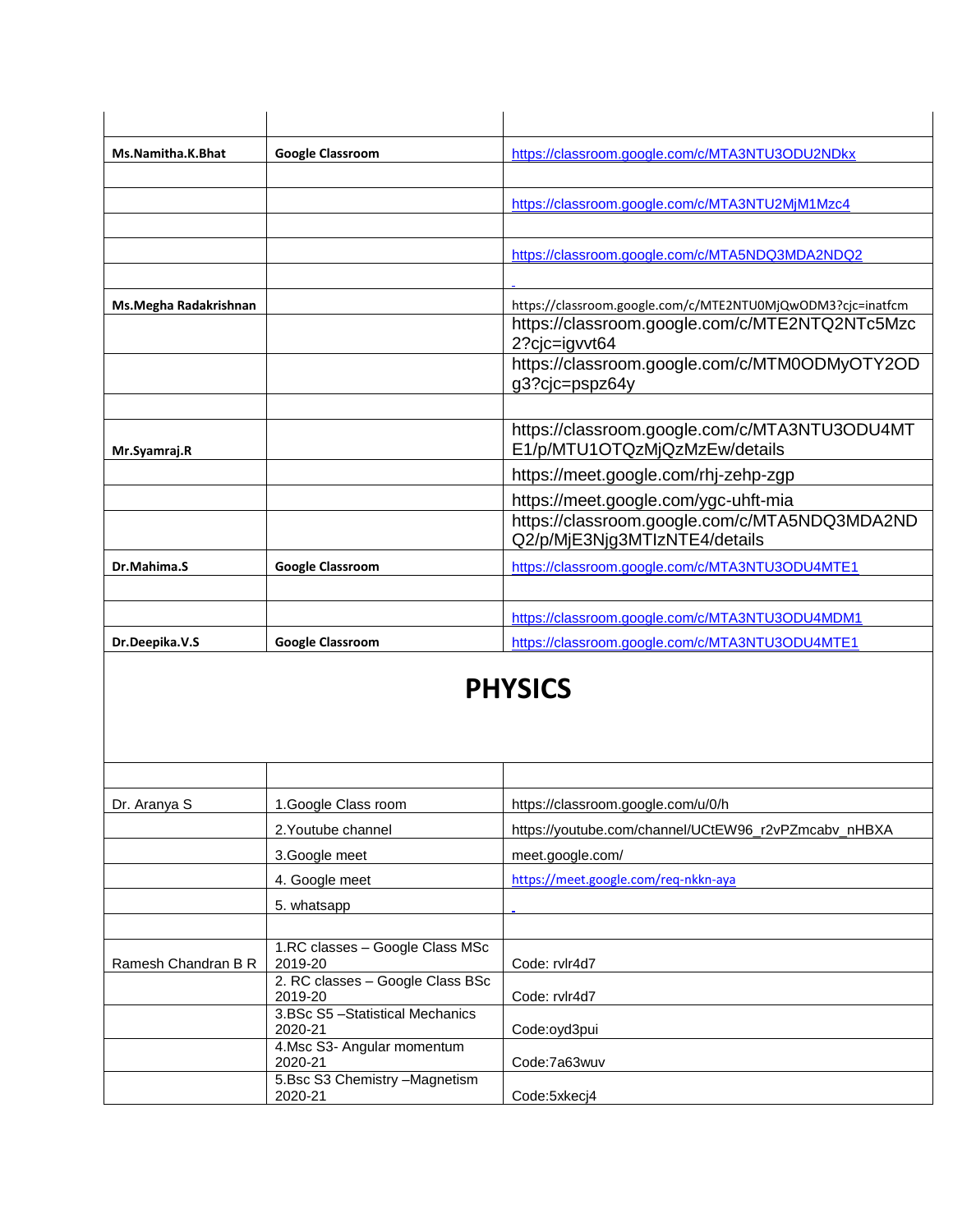| Sajesh Sasidharan | 1. Google Classroom | https://classroom.google.com/c/MTM2NzU4MDQ0MzYw?cjc=6g3j<br>v2x                                                                                                                                                                                                                                                                                                        |
|-------------------|---------------------|------------------------------------------------------------------------------------------------------------------------------------------------------------------------------------------------------------------------------------------------------------------------------------------------------------------------------------------------------------------------|
|                   | 2. YouTube Channel  | https://www.youtube.com/channel/UCrMVJyF6ZMp-l8fs-l6rV7w                                                                                                                                                                                                                                                                                                               |
|                   | 3. Google meet      |                                                                                                                                                                                                                                                                                                                                                                        |
|                   | 4. Moodle           | https://sncvphysics.gnomio.com/                                                                                                                                                                                                                                                                                                                                        |
|                   | 5. WhatsApp         | https://chat.whatsapp.com/legHnjk0dEyGbCjS8mUqA8                                                                                                                                                                                                                                                                                                                       |
| Veenas CL         | 1.Google Classroom  | https://classroom.google.com/u/0/c/MTA3NzA1MTI1MjM2                                                                                                                                                                                                                                                                                                                    |
|                   | 2. YouTube Channel  | https://studio.youtube.com/channel/UCdRW69MsNOZYzoAcisDR<br>TAw                                                                                                                                                                                                                                                                                                        |
|                   | 3.Google Meet       |                                                                                                                                                                                                                                                                                                                                                                        |
|                   | 4.Moodle            | https://sivagirisn.gnomio.com/                                                                                                                                                                                                                                                                                                                                         |
|                   | 5.WhatsApp          |                                                                                                                                                                                                                                                                                                                                                                        |
| Jyothish B        | 1<br>Google meet    | https://meet.google.com/vxt-ycjz-gxy                                                                                                                                                                                                                                                                                                                                   |
|                   | 2. Google meet      | https://meet.google.com/ncb-vqcn-eup                                                                                                                                                                                                                                                                                                                                   |
|                   | 3. Whatsapp         | XNih-OD/view?usp=drivesdk                                                                                                                                                                                                                                                                                                                                              |
|                   | 4. Whatsapp         | XNjh-OD/view?usp=drivesdk                                                                                                                                                                                                                                                                                                                                              |
|                   | 5.Google meet       | O9tbJ/view?usp=drivesdk                                                                                                                                                                                                                                                                                                                                                |
|                   |                     | O9tbJ/view?usp=drivesdk                                                                                                                                                                                                                                                                                                                                                |
|                   |                     |                                                                                                                                                                                                                                                                                                                                                                        |
| Aiswarya Mol. N.S | 1. Youtube Channel  | https://youtu.be/jBx4wO0PjBc                                                                                                                                                                                                                                                                                                                                           |
|                   | 2. Youtube Channel  | https://youtu.be/4sk80_JTu2U                                                                                                                                                                                                                                                                                                                                           |
|                   | 3. Youtube Channel  | https://youtu.be/los8GZkpJZM                                                                                                                                                                                                                                                                                                                                           |
|                   | 4. Youtube Channel  | https://youtu.be/xi5bmX_eLdc                                                                                                                                                                                                                                                                                                                                           |
|                   | 5. Youtube Channel  | https://youtu.be/OqEITLZpNzc                                                                                                                                                                                                                                                                                                                                           |
| Parvathy S Babu   |                     |                                                                                                                                                                                                                                                                                                                                                                        |
|                   | 2. Google classroom |                                                                                                                                                                                                                                                                                                                                                                        |
|                   | 3. Google classroom | https://classroom.google.com/u/1/c/MTA3NjczNDc1ODM3                                                                                                                                                                                                                                                                                                                    |
|                   | 1. Google classroom | https://drive.google.com/file/d/1HpyoV2RUWLVwxgQDTjg4MjAJ1<br>https://drive.google.com/file/d/1HpyoV2RUWLVwxgQDTjg4MjAJ1<br>https://drive.google.com/file/d/1bx83bYN8DfleEJgam4ixxhAFrwZ<br>https://drive.google.com/file/d/1bx83bYN8DfleEJgam4ixxhAFrwZ<br>https://classroom.google.com/u/1/c/MTM0NjlyNTQ2ODc3<br>https://classroom.google.com/u/1/c/MTA3NzExNjc4NjAz |

### **BOTANY**

| Dr. Hima R | Google class room | https://classroom.google.com/c/MTE3MzYyOTE5MjA2?cjc=gxnsia |
|------------|-------------------|------------------------------------------------------------|
|            | google meet       | https://meet.google.com/jkh-axyo-vmz                       |
|            |                   | https://meet.google.com/bon-gsbh-rug                       |
|            |                   | https://meet.google.com/hhs-zmov-gef                       |
|            |                   | https://meet.google.com/ski-kusk-auf                       |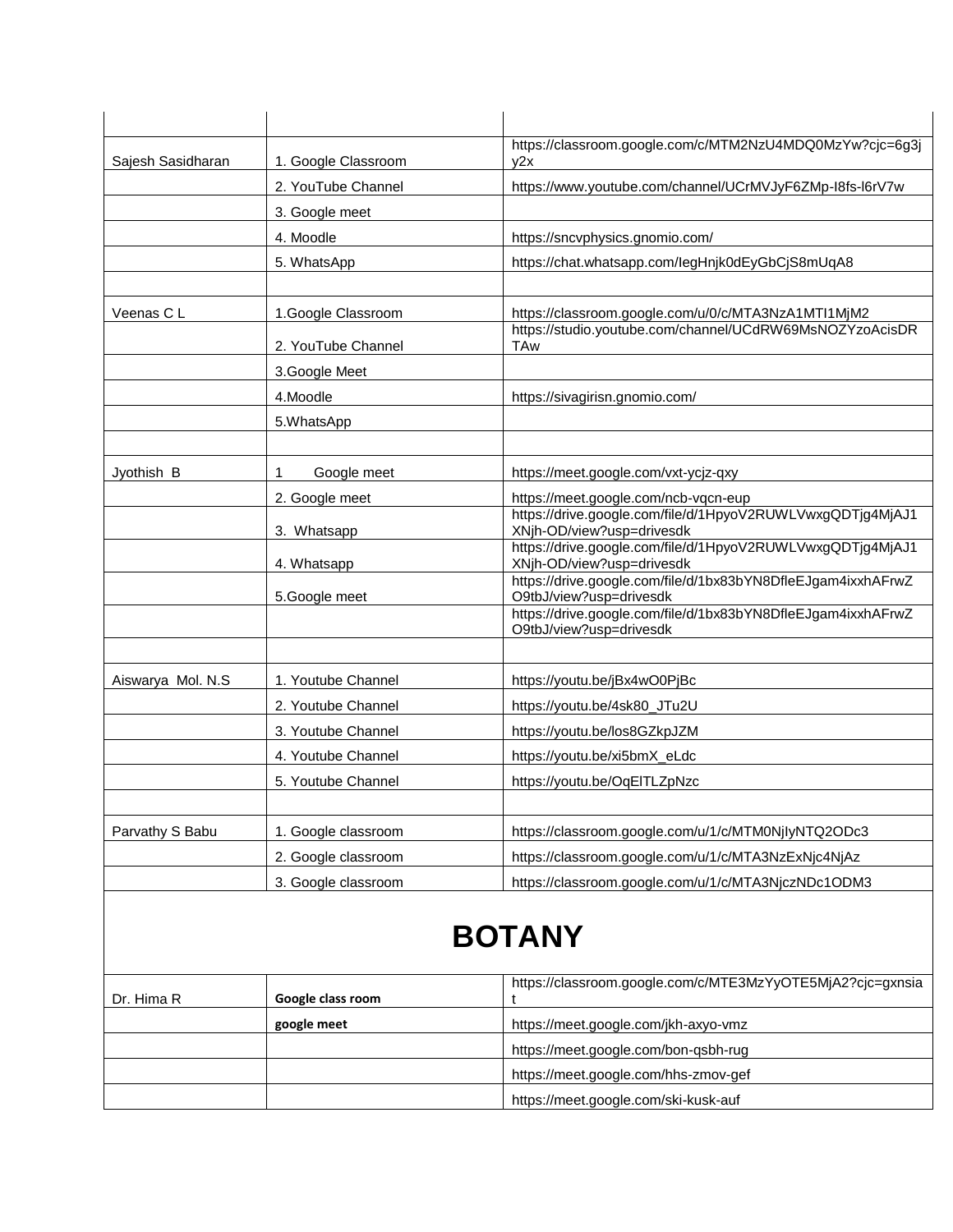|           | ppt              | Gene mapping -                                                   |
|-----------|------------------|------------------------------------------------------------------|
|           |                  | https://drive.google.com/file/d/1ieAEvCgwkGtXvam vR0q5aiktqAkFSe |
|           |                  | /view?usp=sharing                                                |
|           |                  | Harvesting methods                                               |
| Dr Biju C | PPT, Google Meet |                                                                  |

## **ZOOLOGY**

|                    | <b>Classification of Immunity</b>         |                                                                                                 |
|--------------------|-------------------------------------------|-------------------------------------------------------------------------------------------------|
| Dr. Babitha GS     | (Youtube)                                 | https://youtu.be/PbV-L5GBHyE<br>https://drive.google.com/file/d/1zBToOlMO8wwXa0Qg1eoRzac4HLzGjU |
|                    |                                           | 6G/view?usp=sharing                                                                             |
|                    |                                           |                                                                                                 |
|                    | Spleen (Youtube)                          | https://youtu.be/P3LmFhB vqE                                                                    |
|                    | MALT And CALT (Youtube)                   | https://youtu.be/ETLuVcT-f9k                                                                    |
|                    | Antigen antibody interaction<br>(Youtube) | https://youtu.be/d7gS3_7aTm8                                                                    |
|                    | Human genome project (Youtube)            | https://youtu.be/-hryHoTlHak                                                                    |
|                    | Gene Dropping (Youtube)                   | https://youtu.be/24PsccLqtq0                                                                    |
|                    | Anatomy of frog fore limbs                | https://youtu.be/QQLvWZ4zBQw                                                                    |
|                    | Dissection microscope                     | https://youtu.be/aaJ2FVsrPoQ                                                                    |
|                    | compound microscope                       | https://youtu.be/wpzF9khG4yQ                                                                    |
|                    | Anatomy of frog hind limb                 | https://youtu.be/OjCiu4xS_ck                                                                    |
|                    | Frog Jaws and capsules                    | https://youtu.be/bb01NLEvs 8                                                                    |
|                    | Gene therpy basics (Youtube)              | https://youtu.be/BxEoX6TkitY                                                                    |
| Dr. Leji. J        | Google meet                               |                                                                                                 |
|                    | Google classroom                          |                                                                                                 |
| Ms. Preethi. S     | Google meet                               |                                                                                                 |
|                    | Google classroom                          |                                                                                                 |
| Dr. Binushma Raju  | Google meet                               |                                                                                                 |
|                    | Google classroom                          |                                                                                                 |
| Dr. Babitha. G. S. | Google meet                               |                                                                                                 |
|                    | Google classroom                          |                                                                                                 |
|                    |                                           |                                                                                                 |

#### **GEOLOGY**

| Dr. Shvnu R  | google meet       | https://meet.google.com/igb-xice-sds                        |
|--------------|-------------------|-------------------------------------------------------------|
|              | Google Class room |                                                             |
|              |                   | https://drive.google.com/file/d/1FuVggC3ExkN1YJptr47V6eWZM8 |
| Dr Sreela SR | Youtube channel   | u75MJd/view?usp=sharing                                     |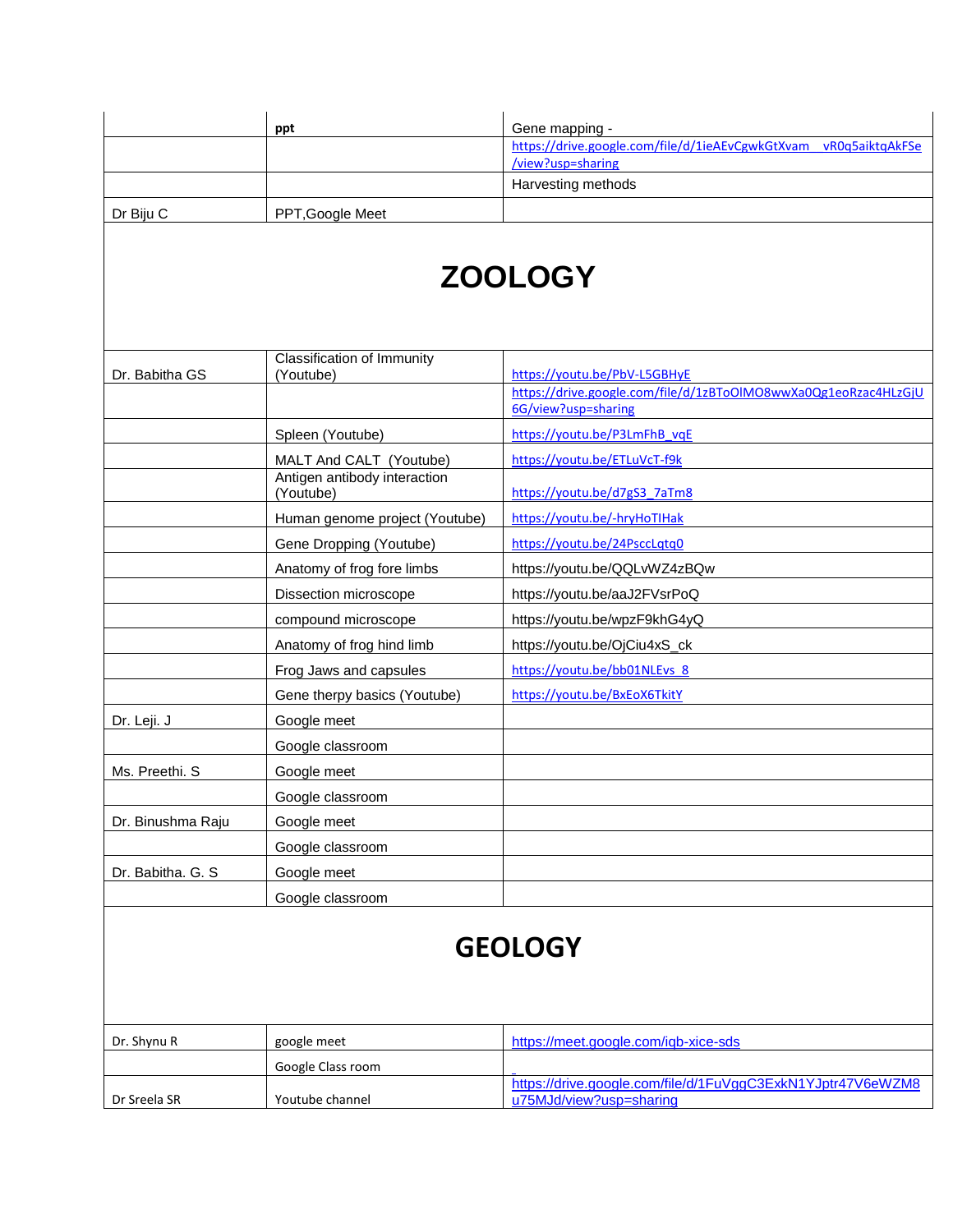|           |                   | https://drive.google.com/file/d/1HBWQcAz75VmXd5WGL2LNCYe                                                   |
|-----------|-------------------|------------------------------------------------------------------------------------------------------------|
|           | Youtube channel   | 47TExN809/view?usp=sharing<br>https://drive.google.com/file/d/164KGcwUXyCNiJh6iApAiNxL-                    |
|           | Youtube channel   | AbnttX5s/view?usp=sharing                                                                                  |
|           | Youtube channel   | https://drive.google.com/file/d/1RllqedLM9-<br>OQ6GTsb1CBjdKzHOjQGmOd/view?usp=sharing                     |
|           |                   | https://drive.google.com/file/d/1emjU8K7cLYe-                                                              |
|           | Youtube channel   | D3AWPnFAljdW1Qizzza9/view?usp=sharing                                                                      |
|           | Youtube channel   | https://drive.google.com/file/d/1LVHZmC5-                                                                  |
|           |                   | tPSpJQdKE8I5ealBTvvQwDVA/view?usp=sharing<br>https://drive.google.com/file/d/1FN_FsNhjrQntdVOUrl_IncQIJwwE |
|           | Youtube channel   | NhkX/view?usp=sharing                                                                                      |
|           | Youtube channel   | https://drive.google.com/file/d/1QpQcxw1pxhCGVRi5Le9eBKs1a<br>WVdlMrE/view?usp=sharing                     |
|           |                   | https://drive.google.com/file/d/1jOu3yJ_daFPkUFICdZNzJ6nce4m                                               |
|           | Youtube channel   | eEAXz/view?usp=sharing<br>https://drive.google.com/file/d/1JiNG9F-5unT4s8amXxQptam0-                       |
|           | Youtube channel   | QbWqi-h/view?usp=sharing                                                                                   |
|           |                   | https://drive.google.com/file/d/1f0C8RrzsKZ-                                                               |
|           | Youtube channel   | AfPsnSoBz6fjyGDpyb5XX/view?usp=sharing                                                                     |
|           | Youtube channel   | https://drive.google.com/file/d/1f0C8RrzsKZ-<br>AfPsnSoBz6fjyGDpyb5XX/view?usp=sharing                     |
|           |                   | https://drive.google.com/file/d/1f0C8RrzsKZ-                                                               |
|           | Youtube channel   | AfPsnSoBz6fjyGDpyb5XX/view?usp=sharing                                                                     |
|           | Youtube channel   | https://drive.google.com/file/d/1gkoXZRAC5upW2ujjL4jRKz3xQZ-<br>pjY3/view?usp=sharing                      |
|           |                   | https://drive.google.com/file/d/1v-CAAU2LG74K6aem-                                                         |
|           | Youtube channel   | iM5xW9ptEMcJDQS/view?usp=sharing                                                                           |
|           |                   | https://drive.google.com/file/d/1v-CAAU2LG74K6aem-                                                         |
|           | Youtube channel   | iM5xW9ptEMcJDQS/view?usp=sharing<br>https://drive.google.com/file/d/13J9JL5R5IGTm80QsXYTNvZM52             |
|           | Youtube channel   | H_I-It9/view?usp=sharing                                                                                   |
|           | Google Class room | https://classroom.google.com/c/MTE1NTIxOTU0NDY3?cjc=fxsfed                                                 |
|           | Google Class room | https://classroom.google.com/c/MTM0NjExNTgxNjc2?cjc=pfmqefp                                                |
|           |                   | https://classroom.google.com/c/MTA3NzY2NDk0NDc3?cjc=k7hd2                                                  |
|           | Google Class room | sq                                                                                                         |
|           | Google Class room | https://classroom.google.com/c/MTA3NzUzNDgxNDY1?cjc=24mu<br>xum                                            |
|           |                   | https://classroom.google.com/c/ODk2Mjc1ODY4MDNa?cjc=nf34ht                                                 |
|           | Google Class room | a                                                                                                          |
|           | whatsapp          | https://chat.whatsapp.com/3KZiyGA4P2xLCQChcrDHzk                                                           |
|           | whatsapp          | https://chat.whatsapp.com/3KZiyGA4P2xLCQChcrDHzk                                                           |
|           | whatsapp          | https://chat.whatsapp.com/EcfwvHpLv0dAgOKsCvanvY                                                           |
|           | whatsapp          | https://chat.whatsapp.com/EcfwvHpLv0dAgOKsCvanvY                                                           |
|           | whatsapp          | https://chat.whatsapp.com/LfVicur1a75BwYS5VD0qXW                                                           |
|           | whatsapp          | https://chat.whatsapp.com/6njKyaDfLMg5j9xcVcTOvj                                                           |
|           | whatsapp          | https://chat.whatsapp.com/H5ligr25ulb4GpcNb4hstc                                                           |
|           | Google Meet       | https://meet.google.com/qqx-wzbx-pvn?authuser=0&hs=179                                                     |
|           | Google Meet       | https://meet.google.com/ggn-goez-oux                                                                       |
|           | Google Meet       | https://meet.google.com/jtp-ocnr-hzr                                                                       |
|           | Google Meet       | https://meet.google.com/vse-mbfd-hod?authuser=0&hs=179                                                     |
| Dr.Saji S | Google Meet       | https://meet.google.com/tbd-veda-rnz                                                                       |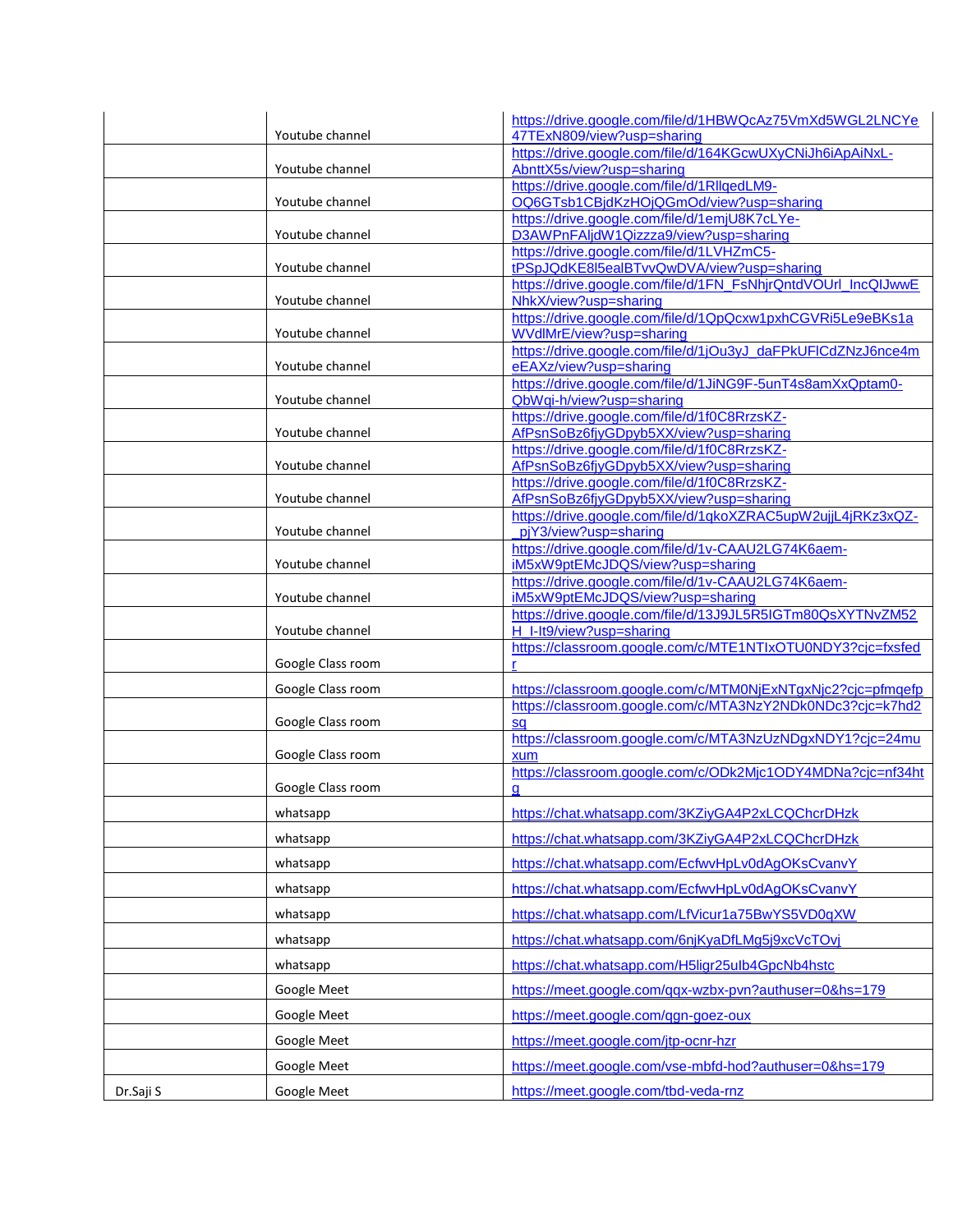| Google Meet | https://meet.google.com/dtf-toyo-opj |
|-------------|--------------------------------------|
|             | https://meet.google.com/fbz-djdo-bhm |
|             |                                      |
| Google Meet |                                      |
|             |                                      |
|             |                                      |

### **MATHEMATICS**

| Neelima NL  | google class room             | https://classroom.google.com/c/MTEzOTkyOTE1NzU1?cjc=urfvtmo     |
|-------------|-------------------------------|-----------------------------------------------------------------|
|             |                               | https://classroom.google.com/c/MTEzMjE3MzU5MTgz?cjc=4n55f<br>6z |
|             |                               | https://classroom.google.com/c/MTEzMjE3MzU5MTcz?cjc=brkhze<br>z |
|             |                               | https://classroom.google.com/c/MTUxNjUyNjY5MjE2?cjc=pw3sflo     |
|             |                               | https://classroom.google.com/c/MTI2ODA4MTk5MTgw?cjc=r6vquj      |
|             |                               | https://classroom.google.com/c/MTE3MjYwNzY3MDAz?cjc=zeicv<br>ns |
|             | telegram channel and telegram | http://t.me/joinchat/Ga4z66XcFtU0d6wS                           |
|             |                               | http://t.me/joinchat/TFW5CdDmmeXVKv d                           |
|             |                               | http://t.me/joinchat/TKfEkgR44Xrc5kTZ                           |
|             |                               | http://t.me/joinchat/WUaueS2FJ4G71 NV                           |
|             |                               | http://t.me/joinchat/UBxufMgF4GZBAxe                            |
|             |                               | http://t.me/joinchat/Ga4z66XcFtU0d6wS                           |
|             |                               | https://t.me/joinchat/Gb2a5s59R8gohC5n                          |
|             |                               | https://t.me/joinchat/E-zq0TZi96J2Z8gu                          |
|             |                               | https://t.me/joinchat/HYyLX6bDwbZlyRr4                          |
|             |                               | https://t.me/joinchat/GE1KP3LFBKniS_9b                          |
|             |                               | https://t.me/joinchat/GiNShPrmli0vNYem                          |
|             |                               | https://t.me/joinchat/TsRLjHBne7Rqg0Dx                          |
|             | whatsapp                      | https://chat.whatsapp.com/FSt8sGOEhJJ1sAl6k5uKXV                |
|             |                               | https://chat.whatsapp.com/KdJ719I2R9P3Xelvq4IaUQ                |
| Dr Abisha R | telegram channel and telegram | https://t.me/joinchat/WJI8QYGq9ia4wCMB                          |
|             |                               | https://t.me/joinchat/SSA-L8jGR_1t0gtw                          |
|             |                               | https://t.me/joinchat/Rb1wjxXtWpY_pttU                          |
|             | whatsapp                      | https://chat.whatsapp.com/FSt8sGOEhJJ1sAl6k5uKXV                |
|             |                               | https://chat.whatsapp.com/KdJ719I2R9P3Xelvq4IaUQ                |
|             |                               |                                                                 |
|             |                               |                                                                 |
|             |                               |                                                                 |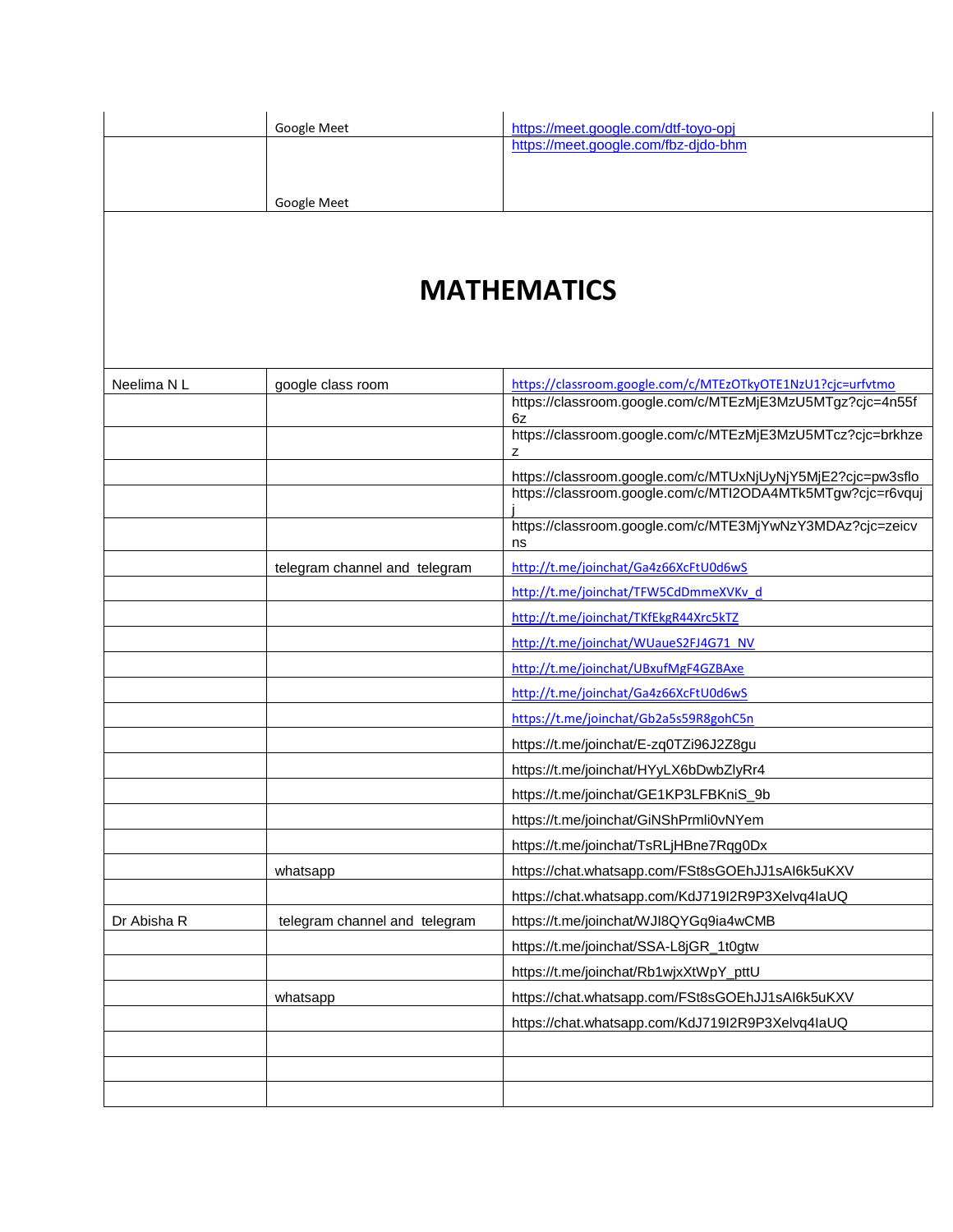| Archana A | telegram channel and telegram | https://t.me/joinchat/EZ1mp0OD3zfGPyga           |
|-----------|-------------------------------|--------------------------------------------------|
|           |                               | https://t.me/joinchat/F-R0WX2vRcDpvYFq           |
|           |                               | https://t.me/joinchat/FhxaNHk3mH6OSCq4           |
|           | whatsapp                      | https://chat.whatsapp.com/FSt8sGOEhJJ1sAl6k5uKXV |
|           |                               | https://chat.whatsapp.com/KdJ719I2R9P3Xelvq4IaUQ |

## **COMMERCE**

| Dr.RINKU BABU   | Google Classroom                    | https://meet.google.com/kmv-cnfb-bzc                   |
|-----------------|-------------------------------------|--------------------------------------------------------|
|                 | Google Classroom                    | https://meet.google.com/knf-cvnf-gtz                   |
|                 | Google Classroom                    | https://meet.google.com/jek-pmfh-vkb                   |
|                 | Google Classroom                    | https://meet.google.com/juw-vsih-gse                   |
|                 | Google Classroom                    | https://meet.google.com/wux-fhsh-ssb                   |
|                 | Google Classroom                    | https://meet.google.com/cjz-bekv-jjb                   |
|                 | Google Classroom                    | https://meet.google.com/nyv-yaat-wki                   |
|                 | Google Classroom                    | https://meet.google.com/ppr-hfzu-ptw                   |
|                 | Google Classroom                    | https://meet.google.com/dmy-mqbg-kfx                   |
|                 | Telegram                            | https://t.me/joinchat/G7iL7btOewlKidzj                 |
|                 | Telegram                            | https://t.me/joinchat/SjyFZeabQAAKIgu1                 |
|                 |                                     |                                                        |
| Mrs.Jubilie S V | Google Classroom                    | https://youtu.be/pywEZuHjbzo                           |
|                 | Google Classroom                    | https://youtu.be/pywEZuHjbzo                           |
|                 | Google Classroom                    | https://youtu.be/pywEZuHjbzo                           |
|                 | Google Classroom                    | https://youtu.be/pywEZuHjbzo                           |
|                 | Google Classroom                    | https://youtu.be/pywEZuHjbzo                           |
|                 |                                     | https://create.kahoot.it/share/logo-                   |
|                 | Kahoot                              | identification/f74d0b2f-70d1-47c9-8673-b1e1c1ecde6d    |
|                 |                                     | https://create.kahoot.it/share/informatics-1/790de506- |
|                 | Kahoot                              | 5c60-414a-9bfb-186a5f6cabb5                            |
|                 | <b>Open Educational Resources (</b> | https://www.oercommons.org/courseware/lesson/74182/    |
|                 | OER)                                | student/283202                                         |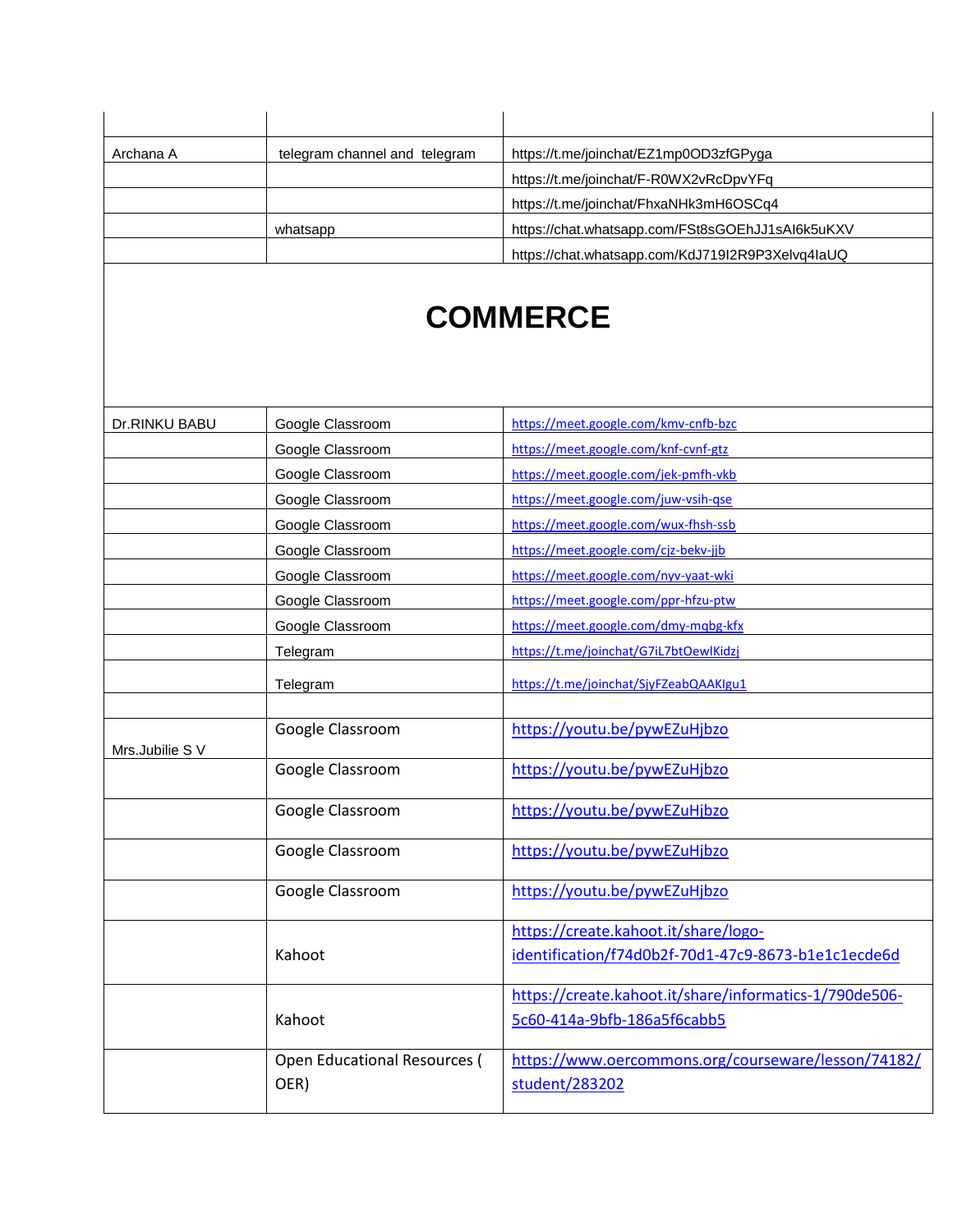|                  | Google Meet         | https://meet.google.com/zkk-vxxs-ghq             |
|------------------|---------------------|--------------------------------------------------|
|                  | Google Meet         | http://meet.google.com/ucc-mjsr-rfq              |
|                  | whatsapp group      | https://chat.whatsapp.com/ISMarRNACqCDVHwESNsm4C |
|                  | whatsapp group      | https://chat.whatsapp.com/Fl0bCOMy0KYFwHgN5rb1f9 |
|                  | Youtube channel     | https://youtu.be/PrJwzP3YGyQ                     |
|                  | Youtube channel     | https://youtu.be/Ex8seOQs6zY                     |
|                  | Google Meet, Google |                                                  |
|                  | Classroom           |                                                  |
| Dr.Soju S        |                     |                                                  |
|                  | Google Meet, Google |                                                  |
|                  | Classroom           |                                                  |
| LekshmiJ         |                     |                                                  |
|                  | Google Meet, Google |                                                  |
|                  | Classroom           |                                                  |
| Leksmi Prasannan |                     |                                                  |

#### **CHEMISTRY**

| Dr A Joly                 | Google Classroom, Google Meet | https://youtu.be/Eyi8XYsrFvA                                                      |
|---------------------------|-------------------------------|-----------------------------------------------------------------------------------|
|                           | Google Classroom, Google Meet | https://youtu.be/7p9EJ7-oPsU                                                      |
|                           | Google Classroom, Google Meet | https://youtu.be/Oan9G_HRuo4                                                      |
|                           | Google Classroom, Google Meet | https://youtu.be/as-DW_1O0zM                                                      |
|                           | Google Classroom, Google Meet | https://youtu.be/2vCHaZDTvHw                                                      |
|                           | Google Classroom, Google Meet | https://youtu.be/hbtmj7XXyWE                                                      |
| Reshmi Jaya<br>Raveendran | Google Classroom, Youtube     | https://youtu.be/PdovnO7IVLo                                                      |
|                           | Google Classroom, Youtube     | https://youtu.be/xgsS6hCBF9Y                                                      |
|                           | Google Classroom, Youtube     | https://youtu.be/rHP1wxJ9XCM                                                      |
|                           | Google Classroom, Youtube     | https://youtu.be/ovKgm-GLuRY                                                      |
| Lija P Lekshmanan         | Google Classroom, Google meet | https://drive.google.com/open?id=1bYcYJXeBEu_JhRNU690ox1s<br>wUeWkgKUc&authuser=0 |
|                           | Google Classroom, Google meet | https://drive.google.com/open?id=17X-<br>FI4vu40UPVwl7sMdkSweJ2HbBLItP&authuser=0 |
|                           | Google Classroom, Google meet | https://drive.google.com/open?id=1bYcYJXeBEu_JhRNU690ox1s<br>wUeWkgKUc&authuser=0 |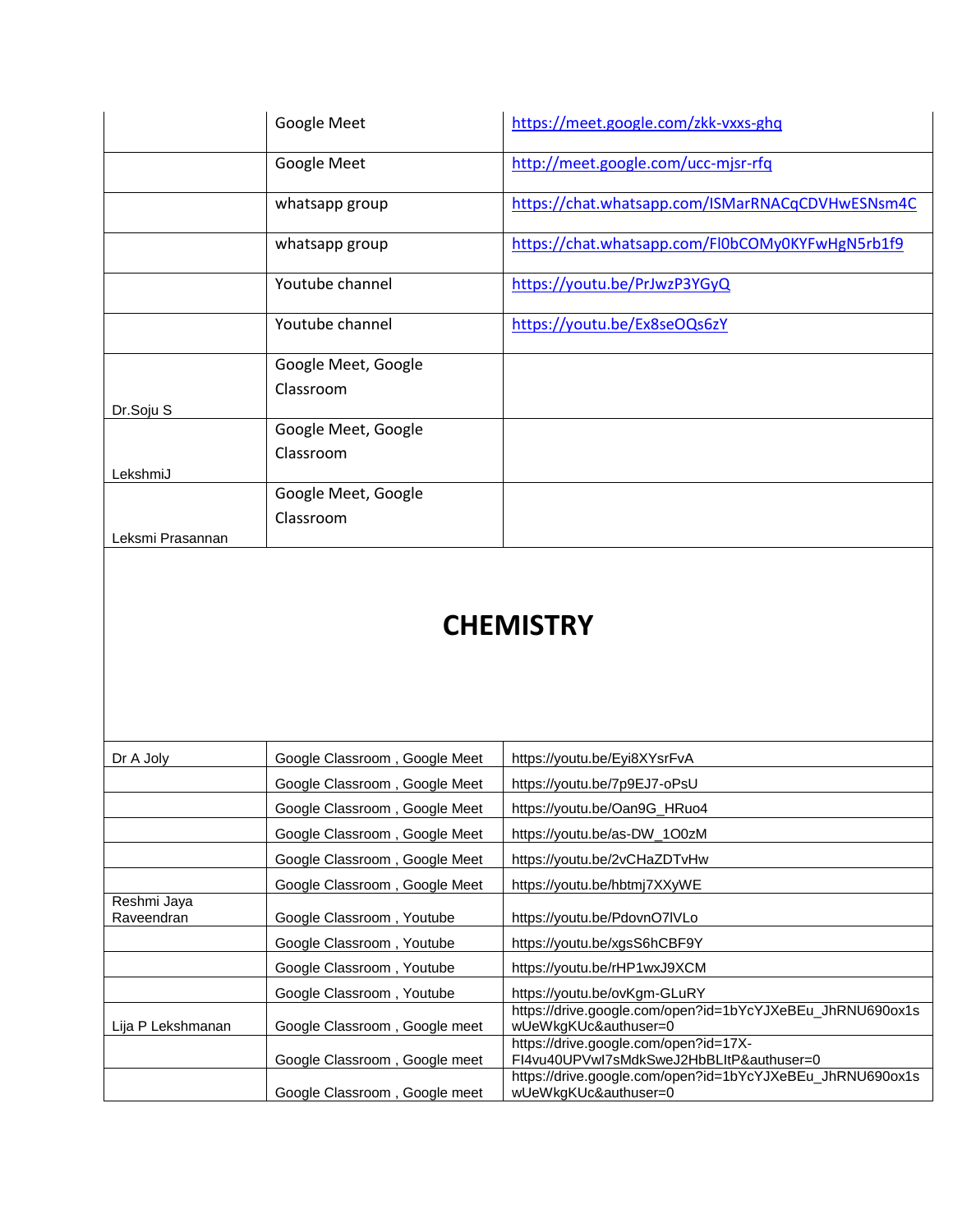|                     | Google Classroom, Google meet                                  | https://drive.google.com/open?id=17X-<br>FI4vu40UPVwl7sMdkSweJ2HbBLltP&authuser=0                      |
|---------------------|----------------------------------------------------------------|--------------------------------------------------------------------------------------------------------|
|                     |                                                                | https://drive.google.com/open?id=1vB_-                                                                 |
| Ashalatha A         | Google Classroom, Google meet                                  | b9rTjJL48plumA8qzdtClCAvInCs&authuser=0                                                                |
|                     | Google Classroom, Google meet                                  | https://drive.google.com/open?id=15sC21lfyKQrPZBO-<br>SlaINV17FN5Q-BWn&authuser=0                      |
|                     | Google Classroom, Google meet                                  | https://drive.google.com/open?id=1-<br>sHmbc73ZEzq2XsVxswwJKED1txmkJN1&authuser=0                      |
|                     | Google Classroom, Google meet                                  | https://drive.google.com/open?id=17MiJOc-<br>ISPLvqHQyeLzyRCOxPRG8dxSN&authuser=0                      |
| Shibitha Thampi R S | Google Classroom, Google meet                                  | https://drive.google.com/open?id=1_cVxUpkWKBmLglqQpGo1lQ<br>S08g-Ngelz&authuser=0                      |
|                     | Google Classroom, Google meet                                  | https://drive.google.com/open?id=1k6OqWLmLbNy5LTEtBYSJu0j<br>wGvL83fA4&authuser=0                      |
|                     | Google Classroom, Google meet                                  | https://drive.google.com/open?id=1k6OqWLmLbNy5LTEtBYSJu0j<br>wGvL83fA4&authuser=0                      |
|                     |                                                                | https://drive.google.com/open?id=1tdVJMvSfjIjWTrXAEmp1wPiM                                             |
|                     | Google Classroom, Google meet                                  | YwF2S7MK&authuser=0                                                                                    |
| Induja P            | Google Classroom, Google meet                                  | https://drive.google.com/file/d/1Y86o7f2pvqvdxDE8p_ZmqfUDIBLt<br>rljs/view?usp=sharing_eil&ts=5ff937d1 |
|                     | Google Classroom, Google meet                                  | https://drive.google.com/file/d/1YqK5tl3h8cJHqZUl524GX5WndkO<br>8ITVq/view?usp=sharing_eil&ts=5ff936fb |
|                     | Google Classroom, Google meet                                  | https://drive.google.com/file/d/17FTtOdc8huIuIGuAHyMVJTrHU2u<br>ZTt3B/view?usp=sharing_eil&ts=5ff936d0 |
|                     | Google Classroom, Google meet                                  | https://drive.google.com/file/d/1eGPfNUmQzVhb-<br>zmFJbWoQeKeiWUM1IXL/view?usp=sharing_eil&ts=5ff9368b |
|                     |                                                                | https://classroom.google.com/c/MTA1NTUxMjgwODEz/m/MTU3M                                                |
| Saritha S J         | Google Classroom, Google meet<br>Google Classroom, Google meet | TkwMTExMjAy/details<br>https://www.youtube.com/watch?v=AGtReq_qt54                                     |
|                     | Youtube                                                        | https://www.youtube.com/watch?v=ayqSrd0Shc8                                                            |
|                     | Youtube                                                        | https://www.youtube.com/watch?v=tg8LBZyGvDU                                                            |
| Reshma R            | Youtube                                                        | https://youtu.be/DMnJ8YojbNY                                                                           |
|                     | Youtube                                                        | https://youtu.be/wtXfWlcR1aU                                                                           |
|                     | Google classroom, youtube,<br>Google Meet                      | https://youtu.be/tG3lxQG_rNY                                                                           |
|                     | Google classroom, youtube,<br>Google Meet                      | https://youtu.be/IR7HhVI6iPQ                                                                           |
| Lekshmi S Dharan    | Google classroom, Google meet                                  | https://drive.google.com/open?id=17eP8c5r6qfvAjfwWaxa9RFIce<br>Bs5PCkQ&authuser=0                      |
|                     | Google classroom, Google meet                                  | https://drive.google.com/open?id=1thpCdmYh2h661PVNlCrzoNM<br>qNQFsDsHs&authuser=0                      |
|                     | Google classroom, Google meet                                  | https://drive.google.com/open?id=11ar9GiRJJJwvhTk31BmehilJLt<br>dJ0Cow&authuser=0                      |
|                     | Google classroom, Google meet                                  | https://drive.google.com/open?id=11ar9GiRJJJwvhTk31BmehilJLt<br>dJ0Cow&authuser=0                      |
| Dr Ambily Chandran  | youtube                                                        | https://youtu.be/Dizph2OeYuM                                                                           |
|                     |                                                                | https://www.youtube.com/watch?v=qr-                                                                    |
|                     | Google classroom, Google meet                                  | at4_mwVo&feature=emb_logo                                                                              |
|                     |                                                                | https://www.youtube.com/watch?v=msqbEvIUSUo&feature=emb_l                                              |
|                     |                                                                | ogo                                                                                                    |
|                     |                                                                |                                                                                                        |
|                     |                                                                |                                                                                                        |
|                     | Google classroom, Google meet                                  |                                                                                                        |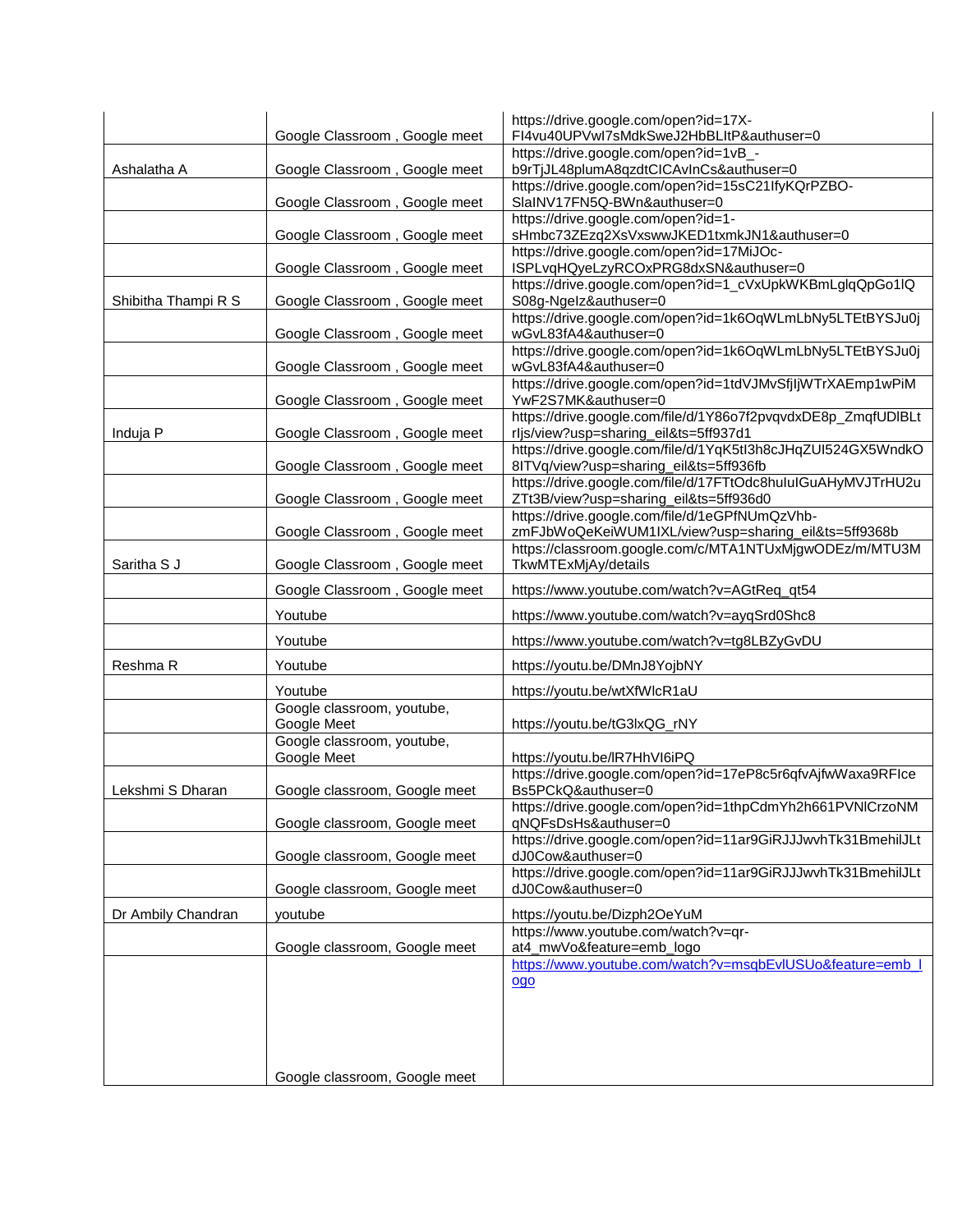## **HISTORY**

| <b>BiiiKK</b> | Google meet<br>Google classroom. |  |
|---------------|----------------------------------|--|
| Dr.Nandakumar | Google meet<br>Google classroom, |  |

#### **MALAYALAM**

| Sanal Kumar T |             | https://t.me/joinchat/U2BSbT_UmOYI2Al7           |
|---------------|-------------|--------------------------------------------------|
|               | Telegram    |                                                  |
|               |             | https://t.me/joinchat/VK4fcvFAi wf7Ht9           |
|               |             | https://t.me/joinchat/VmiOlvwcWApPLzsj           |
| Usha RB       |             | https://meet.google.com/xnh-nweh-mat             |
|               |             | https://meet.google.com/xwz-grmk-cdg             |
|               |             |                                                  |
|               |             | https://meet.google.com/xnh-nweh-mat             |
|               |             | https://meet.google.com/tyb-iyns-tci             |
|               |             | https://meet.google.com/zeb-prck-ipr             |
| Sini VS       |             | https://meet.google.com/hfh-ufrp-dzm             |
|               |             | https://t.me/joinchat/VK4fcoX1t6K7z01v           |
| Dr.S. Henalal |             | https://t.me/joinchat/U2BSbTclWDvH9m0V           |
|               |             | https://t.me/joinchat/VmiOlkG-6CCWOpSy           |
|               |             | https://chat.whatsapp.com/GMSQPdRf4JQ5B29IPYdKDX |
| Sumesh PK     | Telegram    | https://t.me/joinchat/VmiOlvwcWApPLzsj           |
|               | Telegram    | https://t.me/joinchat/U2BSbT_UmOYI2Al7           |
|               | Telegram    | https://t.me/joinchat/VK4fcvFAi wf7Ht9           |
|               | what Is app | https://chat.whatsapp.com/JKdlNMXNvAY2b4tdga5oK2 |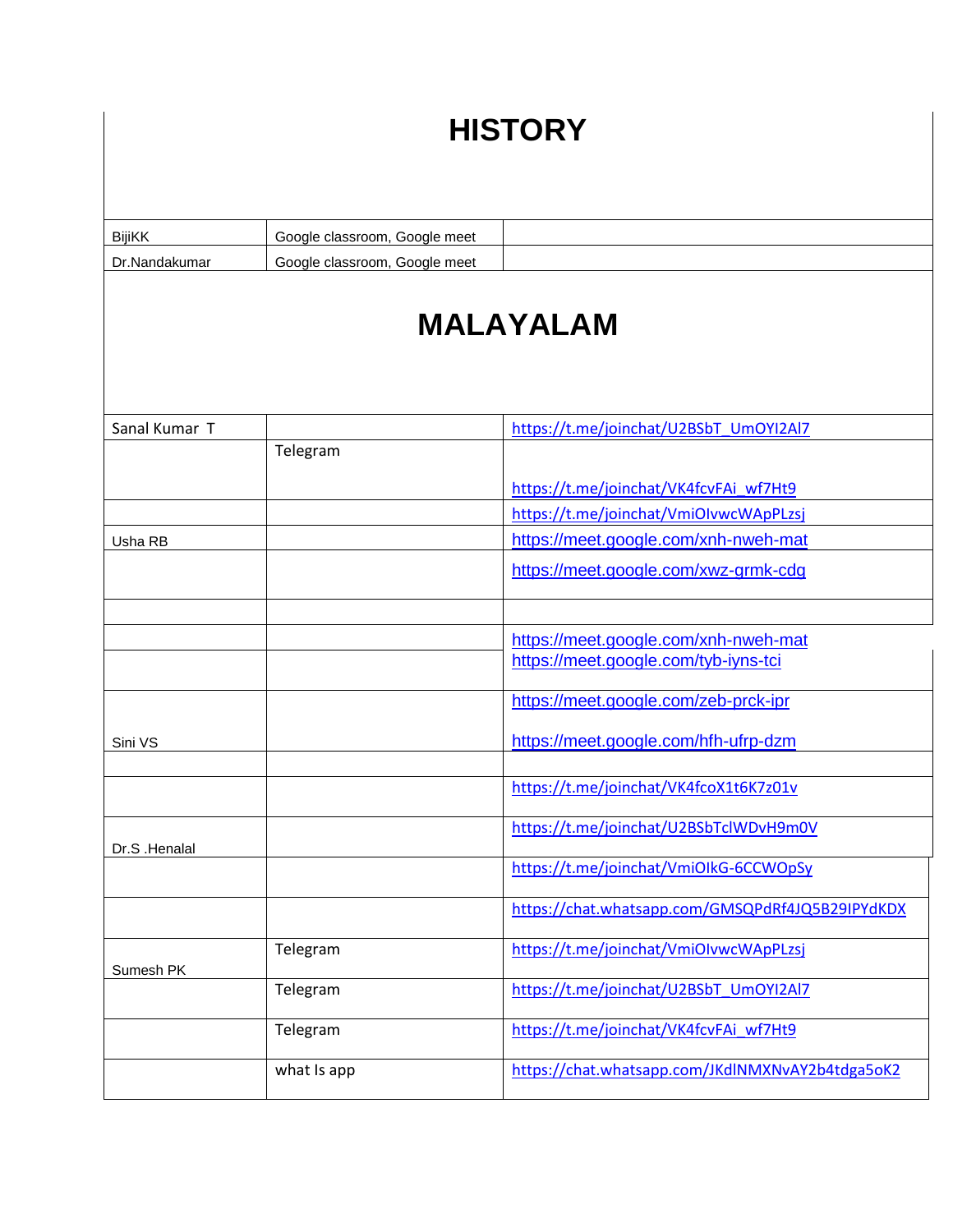|                  | what Is app                       | https://chat.whatsapp.com/DvQM6riHu6eLhiVv8soeER  |
|------------------|-----------------------------------|---------------------------------------------------|
|                  | what Is app                       | https://chat.whatsapp.com/EwDflrztYVx0pmeEkyYQ6m  |
|                  | <b>SANSKRIT</b>                   |                                                   |
| Dr.P K Somarajan | Google meet, Google class<br>room | https://meet.google.com/zka-wgki-jxe              |
|                  | Whats app, Telegram               | Meeting URL: https://meet.google.com/prf-vovy-oxb |
|                  |                                   | [13/01, 11:15 AM] SNCV Pooja: moe-mnrm-rfm        |
|                  |                                   | https://chat.whatsapp.com/JVVkvyz8KTF4KoldBDRVrk  |
|                  |                                   | https://chat.whatsapp.com/C08L2PiOsql0iYr3YkhTiW  |
|                  |                                   |                                                   |
|                  |                                   | https://chat.whatsapp.com/HIIYC8aMptxA5EbD6RG30F  |

| <b>ENGLISH</b> |
|----------------|
|----------------|

| Nayana Konath | google class room, youtube<br>channel | https://classroom.google.com/u/0/c/MTQyNjI0<br>NzQzNzc4        |
|---------------|---------------------------------------|----------------------------------------------------------------|
|               |                                       | https://classroom.google.com/u/0/c/MTIzMzM<br>4MTk3NTQ2        |
|               |                                       | https://classroom.google.com/u/0/c/MjAwNzgx<br>NzM3Mjc3        |
|               |                                       | https://classroom.google.com/u/0/c/MTM0Ni<br>MyOTU2ODM1        |
|               |                                       | https://classroom.google.com/u/0/c/MTIzMzM<br><b>4MTkONTcz</b> |
|               |                                       | https://classroom.google.com/u/0/c/MTA4Mjc<br>4NDgwOTE2        |
|               |                                       | youtube channel link                                           |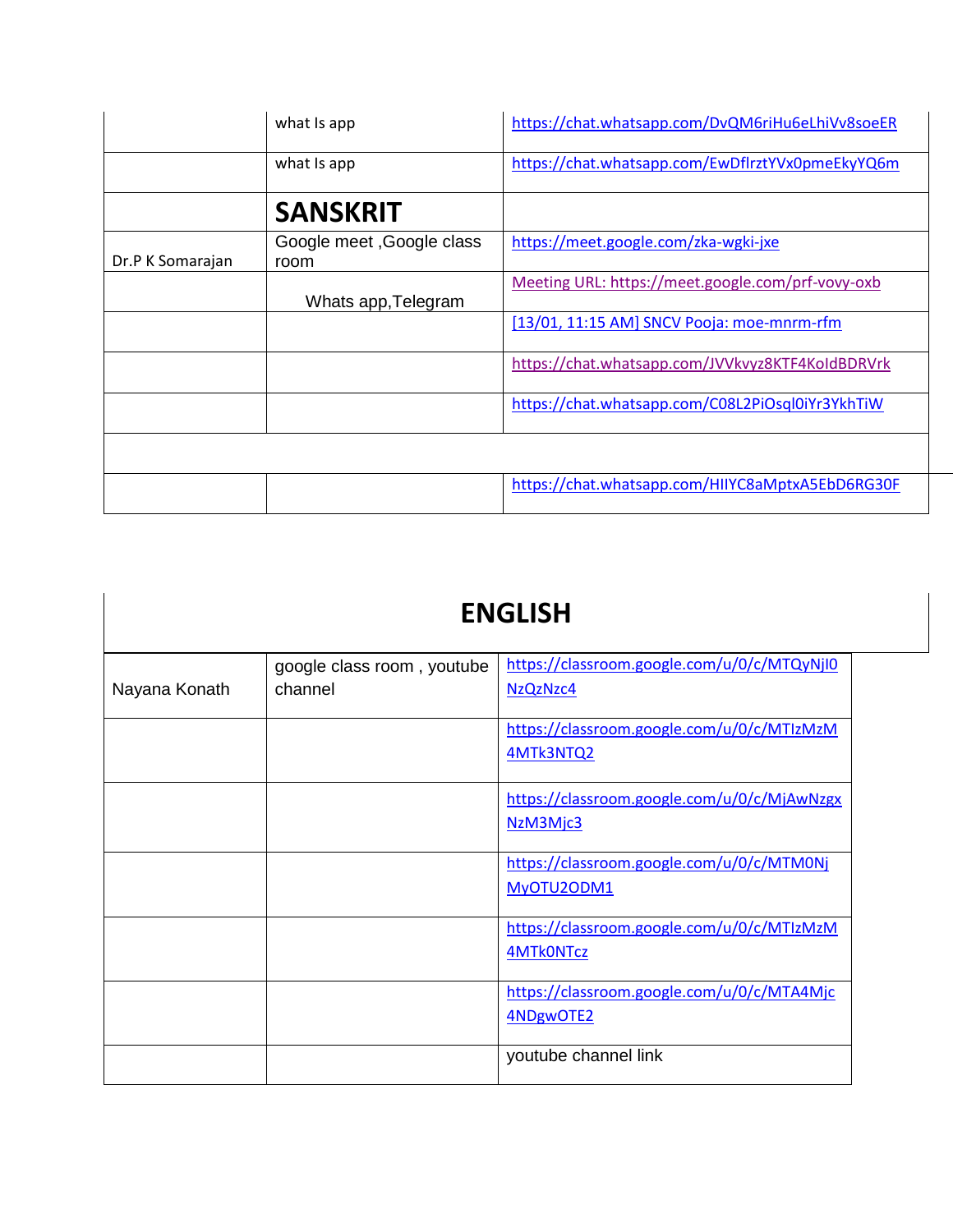|                   |                           | https://youtube.com/channel/UCa-               |
|-------------------|---------------------------|------------------------------------------------|
|                   |                           | PVcblsHDDWInI7fxDE-Q                           |
|                   |                           | https://classroom.google.com/u/0/c/MTQyNjI0    |
| Preetha Krishna L | Google Classroom, PPT     | NzQzNzc4                                       |
|                   |                           | https://classroom.google.com/u/0/c/MTIzMzM     |
|                   |                           | 4MTk3NTQ2                                      |
|                   |                           | https://classroom.google.com/u/0/c/MjAwNzgx    |
|                   |                           | NzM3Mjc3                                       |
|                   |                           | https://classroom.google.com/u/0/c/MTM0Nj      |
|                   |                           | MyOTU2ODM1                                     |
|                   |                           | https://classroom.google.com/u/0/c/MTIzMzM     |
|                   |                           | <b>4MTkONTcz</b>                               |
|                   | Google Classroom,         | https://classroom.google.com/u/0/c/MTQyNjI0    |
| Anisha N          | YouTube, Anchor FM, Blog  | NzQzNzc4                                       |
|                   |                           | https://classroom.google.com/u/0/c/MTIzMzM     |
|                   |                           | 4MTk3NTQ2                                      |
|                   |                           | https://classroom.google.com/u/0/c/MjAwNzgx    |
|                   |                           | NzM3Mjc3                                       |
|                   |                           | https://classroom.google.com/u/0/c/MTM0Nj      |
|                   |                           | MyOTU2ODM1                                     |
|                   |                           | https://classroom.google.com/u/0/c/MTIzMzM     |
|                   |                           | <b>4MTkONTcz</b>                               |
|                   |                           | https://youtu.be/bVQ1zxQKFU0                   |
|                   |                           | https://anchor.fm/anisha-n/episodes/passage-   |
|                   |                           | 4-ei1g39                                       |
|                   |                           | https://anishavishnu.blogspot.com/2020/05/iiis |
|                   |                           | emester-general-english-name-ofthe.html?m=1    |
|                   |                           |                                                |
|                   |                           |                                                |
| Avani Saseendran  | Google classroom, youtube | https://classroom.google.com/u/0/c/MTQyNjI0    |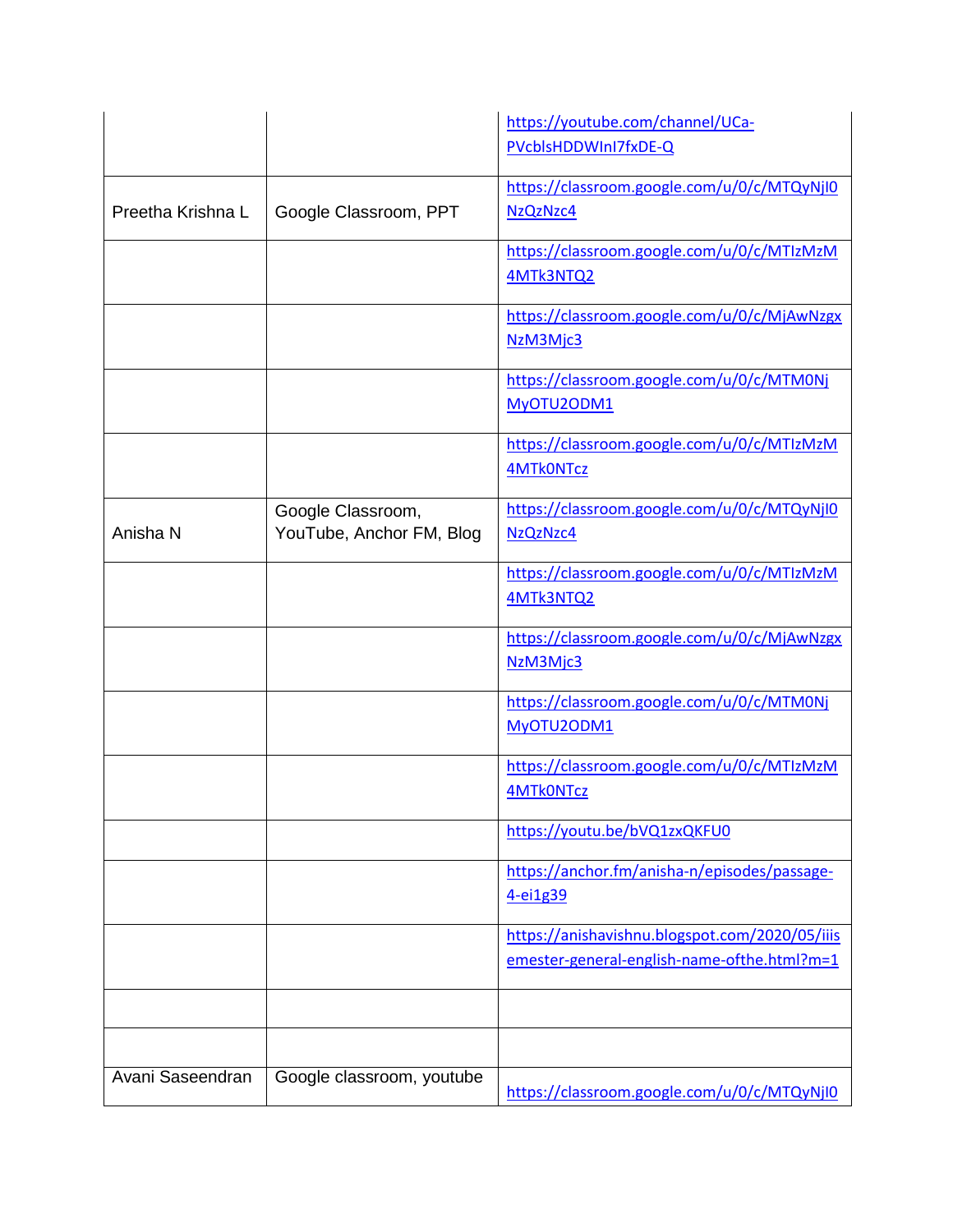|                |                                | NzQzNzc4                                                       |
|----------------|--------------------------------|----------------------------------------------------------------|
|                |                                | https://classroom.google.com/u/0/c/MTIzMzM<br>4MTk3NTQ2        |
|                |                                | https://classroom.google.com/u/0/c/MjAwNzgx<br>NzM3Mjc3        |
|                |                                | https://classroom.google.com/u/0/c/MTM0Nj<br>MyOTU2ODM1        |
|                |                                | https://classroom.google.com/u/0/c/MTIzMzM<br><b>4MTkONTcz</b> |
|                |                                | youtube channel link                                           |
|                |                                | https://youtube.com/channel/UC0dKx9ORF<br>5TI5GXQkToa9Sg       |
|                | <b>HINDI</b>                   |                                                                |
| Dr.Sajith Sasi | Google Class room, Google Meet |                                                                |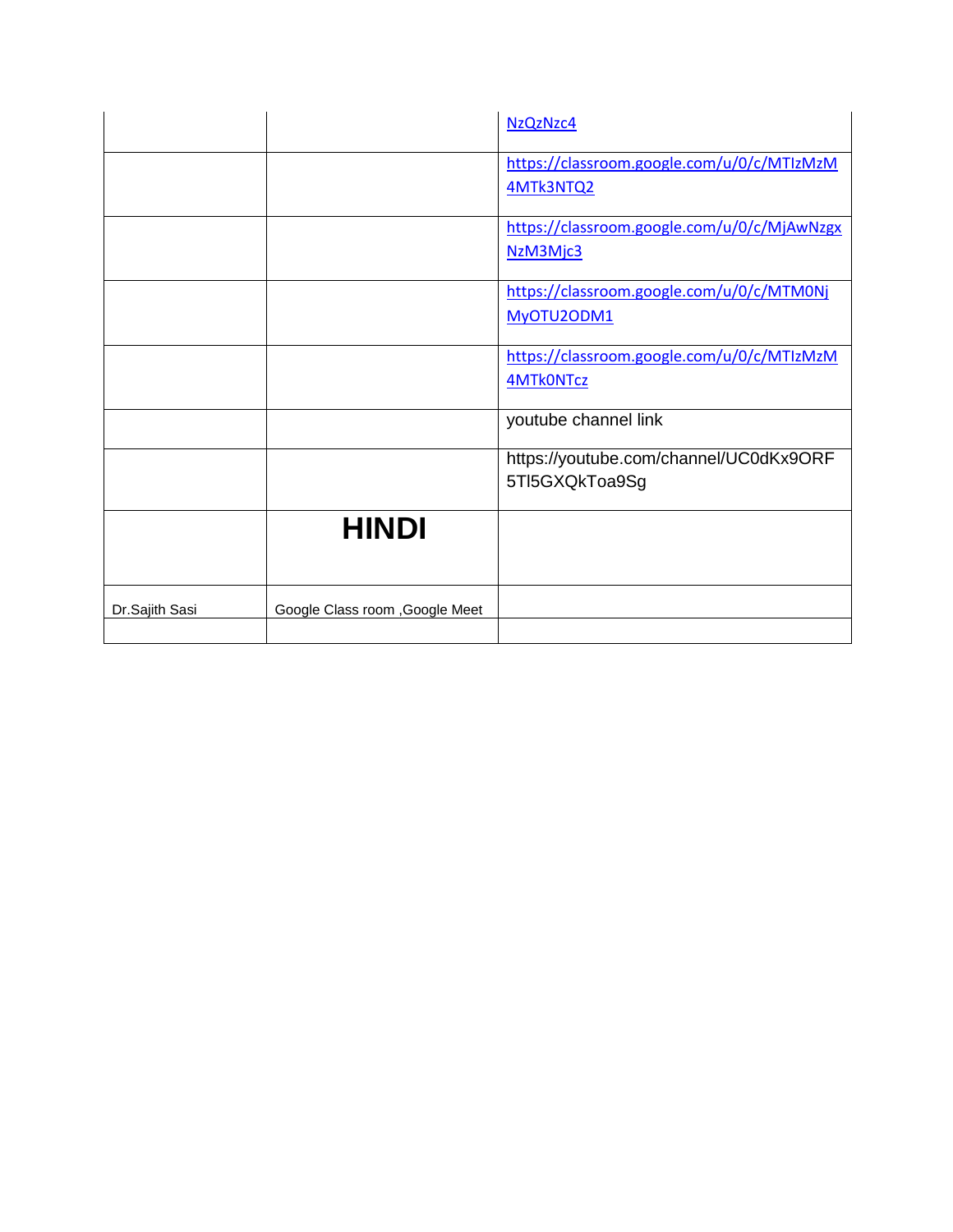|                  |                |             | <b>PPT Lectures Details</b>                     |                                                                                  |
|------------------|----------------|-------------|-------------------------------------------------|----------------------------------------------------------------------------------|
|                  | Name of        |             |                                                 |                                                                                  |
| Department       | teacher        | Class       | PPT Topic                                       | Link google drive if present                                                     |
|                  | Dr.Vinod.C.Su  |             |                                                 |                                                                                  |
| <b>Economics</b> | gathan         | PG          | Heckscher-Ohlin Theory                          |                                                                                  |
|                  |                |             | <b>Balance of Payment</b><br>Absolute Advantage |                                                                                  |
|                  |                |             | Theory                                          |                                                                                  |
|                  |                |             | Foreign Exchange                                |                                                                                  |
|                  |                |             | markets                                         |                                                                                  |
|                  |                |             | Exchange rate and                               |                                                                                  |
|                  |                |             | Determination of                                |                                                                                  |
|                  |                |             | Exchange rate                                   |                                                                                  |
|                  |                | UG          | <b>Financial Sector</b><br>Reforms              |                                                                                  |
|                  |                |             | New Agriculture Policy                          |                                                                                  |
|                  |                |             | (NAP2020)                                       |                                                                                  |
|                  |                |             | Monetary Policy And                             |                                                                                  |
|                  |                |             | Instruments of MP                               |                                                                                  |
|                  |                |             | NITI Aayog                                      |                                                                                  |
|                  |                |             |                                                 |                                                                                  |
|                  |                |             |                                                 |                                                                                  |
|                  |                |             |                                                 |                                                                                  |
|                  |                |             |                                                 | https://docs.google.com/presentation/d/1                                         |
|                  | Dr.Raji        | Second      |                                                 | 5tMJfz8iGvp3O6RaZ_vr6G-                                                          |
| <b>Economics</b> | Raveendran     | Semester UG | Efficiency in Exchange                          | d9S0WFeE/edit#slide=id.p1                                                        |
|                  |                |             | <b>Efficiency in Product</b>                    | https://docs.google.com/presentation/d/1m<br>sg3Ah9u6lpfFjPS7XtLnwZQOzCPcubT/edi |
|                  |                |             | mix                                             | t#slide=id.p1                                                                    |
|                  |                |             |                                                 | https://docs.google.com/presentation/d/1X                                        |
|                  |                |             |                                                 | qKvmcDj713x3ravHuGypRe7vyEOmWe6/                                                 |
|                  |                |             | <b>Efficiency in Production</b>                 | edit#slide=id.p1                                                                 |
|                  |                |             |                                                 |                                                                                  |
|                  |                |             |                                                 |                                                                                  |
|                  |                |             | Deecentralized                                  | https://drive.google.com/drive/folders/14E9C                                     |
| <b>Economics</b> | Dr.Jerry Alwin | I MA        | Planning in Kerala                              | eus4vLt49zuyGWvs21oMJ9BjM HL                                                     |
|                  |                |             | Emigration and                                  | https://drive.google.com/drive/folders/14E9C                                     |
|                  |                | I MA        | Consumerism                                     | eus4vLt49zuyGWvs21oMJ9BjM HL                                                     |
|                  |                | I MA        | Poverty in Kerala                               | https://drive.google.com/drive/folders/1h0X0<br>sqDD ajm4-3xcowb7w8hyiCoP7       |
|                  |                |             |                                                 | https://drive.google.com/drive/folders/1h0X0                                     |
|                  |                | III Year BA | <b>Economic Reforms</b>                         | sqDD ajm4-3xcowb7w8hyiCoP7                                                       |
|                  |                |             | <b>Technological Changes</b>                    | https://drive.google.com/drive/folders/1h0X0                                     |
|                  |                | III Year BA | in Agriculture                                  | sqDD ajm4-3xcowb7w8hyiCoP7                                                       |
|                  |                |             |                                                 |                                                                                  |
|                  |                |             |                                                 |                                                                                  |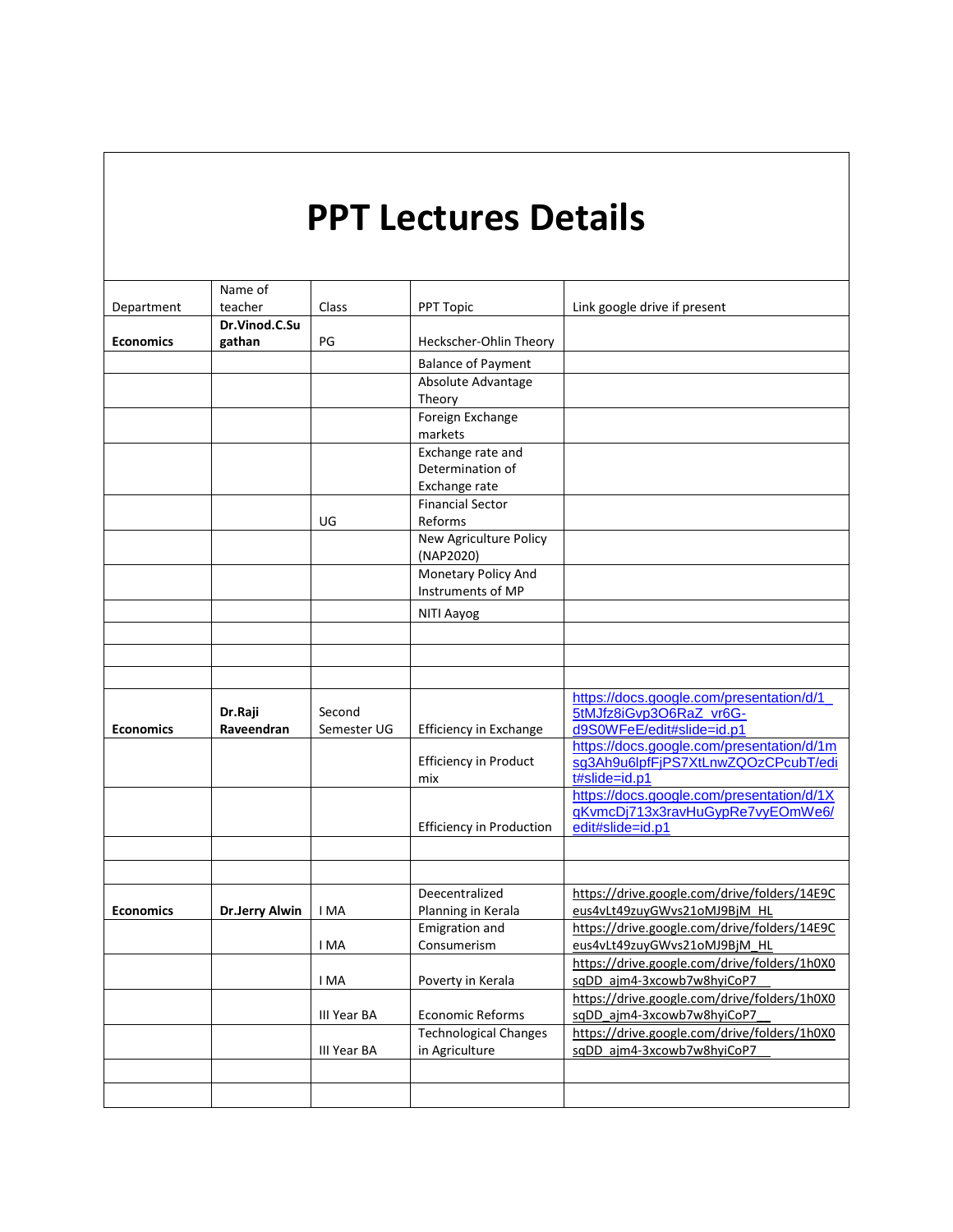|                  | Smt.Sreerenji         |                           |                                                            |                                                                |
|------------------|-----------------------|---------------------------|------------------------------------------------------------|----------------------------------------------------------------|
| <b>Economics</b> | ni.S.C                | <b>IIMA</b>               | Keynesian ISLM model                                       |                                                                |
|                  |                       |                           | Asset market                                               |                                                                |
|                  |                       | <b>IIMA</b>               | equilibrium                                                |                                                                |
|                  |                       | <b>IIDC</b>               | <b>Business Cycle</b>                                      |                                                                |
|                  |                       | <b>IIDC</b>               | <b>Measuring Aggregate Economy</b>                         |                                                                |
|                  |                       |                           |                                                            |                                                                |
|                  |                       |                           |                                                            |                                                                |
|                  |                       |                           |                                                            |                                                                |
|                  |                       |                           |                                                            |                                                                |
|                  | Megha<br>Radhakrishna |                           |                                                            |                                                                |
| <b>Economics</b> | n                     | 5th Sem UG                | multiplier theory                                          |                                                                |
|                  |                       | 5th Sem UG                |                                                            |                                                                |
|                  |                       |                           | accelerator theory                                         |                                                                |
|                  |                       | 5th Sem UG                | consumption function                                       |                                                                |
|                  |                       | 5th Sem UG                | relative income hypothesis                                 |                                                                |
|                  |                       | 5th Sem UG                |                                                            |                                                                |
|                  |                       | open course               | human capital                                              |                                                                |
|                  |                       | 5th Sem UG                |                                                            |                                                                |
|                  |                       | open course<br>5th Sem UG | human resource management overview<br><b>HRM Operative</b> |                                                                |
|                  |                       | open course               | function                                                   |                                                                |
|                  |                       | 5th Sem UG                | HRM managerial                                             |                                                                |
|                  |                       | open course               | functions                                                  |                                                                |
|                  |                       |                           |                                                            |                                                                |
|                  |                       |                           |                                                            |                                                                |
|                  | Dr.Aranya             | <b>II BSc Physics</b>     | Magnetostatics                                             |                                                                |
|                  |                       | <b>II BSc Physics</b>     | Electrostatics                                             |                                                                |
| <b>PHYSICS</b>   |                       | <b>III BSc Physics</b>    | Research methodology                                       |                                                                |
|                  |                       | Open course               | Solar Energy                                               |                                                                |
|                  |                       |                           |                                                            |                                                                |
|                  |                       | <b>II MSc Physics</b>     | Quantum mechanics                                          |                                                                |
|                  |                       |                           |                                                            |                                                                |
|                  |                       |                           |                                                            |                                                                |
|                  | Ramesh                |                           |                                                            | https://www.youtube.com/watch?v=RuSBSVy                        |
|                  | Chandran B R          | MSc S4                    | Programmed I/O                                             | FQ1k                                                           |
|                  |                       |                           |                                                            | https://drive.google.com/open?id=1a-                           |
|                  |                       | BSc S6                    | Free electron Theory                                       | HjBgzVpOzKVaCzGCjkKUIU7s_5d_ZS&authuser<br>$= 0$               |
|                  |                       |                           |                                                            | https://drive.google.com/open?id=1EQq181PE                     |
|                  |                       | MSc <sub>S4</sub>         | <b>Embedded Sysytem</b>                                    | ZRggxix2sEZ0-CedtolEj1hg&authuser=0                            |
|                  |                       |                           |                                                            | https://www.youtube.com/watch?v=6d6rK3D-                       |
|                  |                       | BSc <sub>S5</sub>         | <b>Boltzman Distribution</b>                               | P30                                                            |
|                  |                       |                           |                                                            | https://drive.google.com/open?id=1 C1SVx0b                     |
|                  |                       | BSc <sub>S5</sub>         | <b>Bohr Theory</b>                                         | LoMIZOKS6I6VcdPh7S657RAN&authuser=0                            |
|                  |                       |                           |                                                            |                                                                |
|                  | Sajesh                | 4th Semester              |                                                            |                                                                |
|                  | Sasidharan            | <b>MSc Physics</b>        | Semiconductors                                             | Semiconductors:<br>https://drive.google.com/file/d/1hlW5MvHS1J |
|                  |                       |                           | Dielectric and magnetic                                    | _gWJoM0_yeNoWgTdRMbuHO/view?usp=sha                            |
|                  |                       |                           | properties of materials                                    | ring                                                           |
|                  |                       |                           | Elements of embedded                                       |                                                                |
|                  |                       |                           | systems                                                    |                                                                |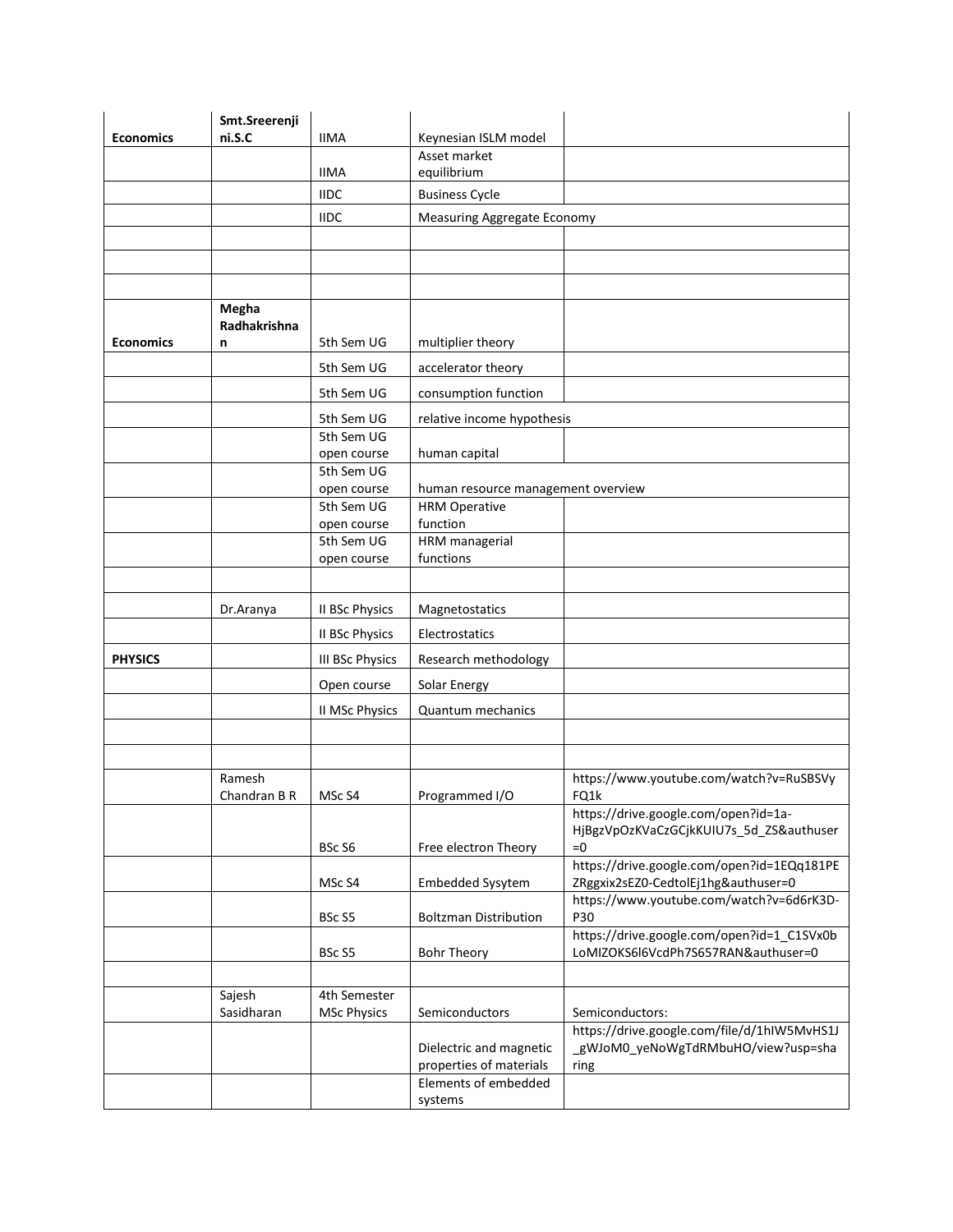|           |                                    | <b>Artificial Neural</b>              |                                                                                      |
|-----------|------------------------------------|---------------------------------------|--------------------------------------------------------------------------------------|
|           |                                    | <b>Networks</b>                       |                                                                                      |
|           | 3rd Semester<br><b>MSc Physics</b> | Atomic Spectroscopy                   | Molecular Spectroscopy:                                                              |
|           |                                    |                                       | https://drive.google.com/file/d/1WSSRcplgE2t                                         |
|           |                                    | Molecular symmetry                    | I0uyqdfpW011DLPI5lk7C/view?usp=sharing                                               |
|           |                                    | Photoelectron and                     |                                                                                      |
|           |                                    | Photo-acoustic                        |                                                                                      |
|           |                                    | spectroscopy                          |                                                                                      |
|           |                                    | Raman spectroscopy                    |                                                                                      |
|           |                                    | Mossbauer                             |                                                                                      |
|           |                                    | spectroscopy                          |                                                                                      |
|           | 2nd Semester                       |                                       |                                                                                      |
|           | <b>MSc Physics</b>                 | Programming with C++                  |                                                                                      |
|           |                                    | Arithmetic and data                   |                                                                                      |
|           | 1st Semester<br><b>MSc Physics</b> | processing digital<br>circuits        |                                                                                      |
|           |                                    | Sequential digital                    |                                                                                      |
|           |                                    | circuits                              |                                                                                      |
|           | 6th Semester                       |                                       | https://drive.google.com/file/d/1uDWn-<br>tniB8xZ3Ukxr0MTlg7bl7iUzokt/view?usp=shari |
|           | <b>BSc Physics</b>                 | Micro processors                      | ng                                                                                   |
|           |                                    | Programming with C++                  |                                                                                      |
|           | 5th Semester                       |                                       |                                                                                      |
|           | <b>BSc Physics</b>                 | Modulation                            |                                                                                      |
|           |                                    | <b>Operational Amplifier</b>          |                                                                                      |
|           |                                    | Wind energy                           |                                                                                      |
|           |                                    | Bio gas energy                        |                                                                                      |
|           | 4th Semester                       |                                       |                                                                                      |
|           | <b>BSc Physics</b>                 |                                       | https://drive.google.com/file/d/1D87O_25h76                                          |
|           | Sub(Maths)                         | Electronics                           | acoepbpeFupsxnH0uOFrfw/view?usp=sharing                                              |
|           | 3rd Semester<br><b>BSc Physics</b> | Magnetism                             |                                                                                      |
|           |                                    |                                       |                                                                                      |
|           | Sub(Maths)                         | Electricity                           |                                                                                      |
|           | 2nd Semester<br><b>BSc Physics</b> | Thermodynamics                        |                                                                                      |
|           |                                    |                                       |                                                                                      |
|           | Sub(Maths)                         | Entropy                               |                                                                                      |
|           | 1st Semester<br><b>BSc Physics</b> |                                       | https://drive.google.com/file/d/1yQ09kBuZ1h                                          |
|           | Sub(Maths)                         | Mechanics of solids                   | zVWqnGiVLE1Tfuv04vYoX/view?usp=sharing                                               |
|           |                                    |                                       |                                                                                      |
|           | 4th Semester                       | Nuclear Detectors and                 |                                                                                      |
| Veenas CL | <b>MSc Physics</b>                 | Particle Accelerators                 |                                                                                      |
|           |                                    | <b>Elementary Particle</b><br>Physics |                                                                                      |
|           |                                    | Introduction to Artificial            |                                                                                      |
|           |                                    | Intelligence and Expert               |                                                                                      |
|           |                                    | Systems                               |                                                                                      |
|           |                                    |                                       |                                                                                      |
|           | 3rd Semester                       | <b>Molecular Rotational</b>           | https://drive.google.com/file/d/1rYCIBrPVtR6k                                        |
|           | <b>MSc Physics</b>                 | Spectroscopy                          | w6scy6UNxSAUUYWQsYmG/view?usp=sharing                                                |
|           |                                    | IR Spectroscopy                       |                                                                                      |
|           |                                    |                                       |                                                                                      |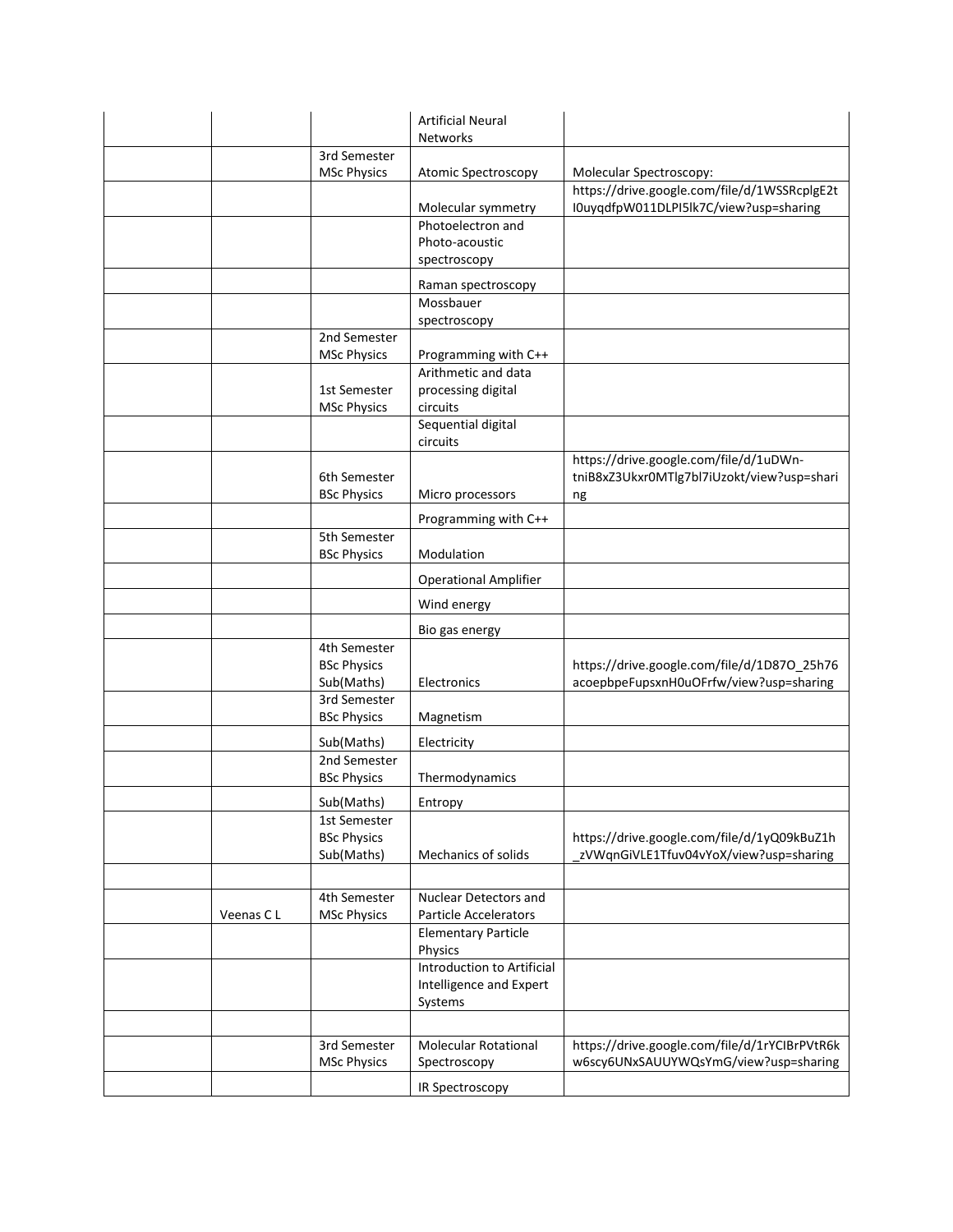|                     |                                                  | <b>Electronic Spectroscopy</b>                    |                                                                                             |
|---------------------|--------------------------------------------------|---------------------------------------------------|---------------------------------------------------------------------------------------------|
|                     |                                                  | NMR and ESR                                       |                                                                                             |
|                     |                                                  | Spectroscopy                                      |                                                                                             |
|                     |                                                  |                                                   |                                                                                             |
|                     | 2nd Semester                                     | <b>Quantum Statistics and</b>                     |                                                                                             |
|                     | <b>MSc Physics</b>                               | <b>Phase Transitions</b>                          |                                                                                             |
|                     | 1st Semester                                     |                                                   |                                                                                             |
|                     | <b>MSc Physics</b>                               | <b>Differential Equations</b>                     |                                                                                             |
|                     |                                                  | <b>Special Functions</b>                          |                                                                                             |
|                     | 6th Semester<br><b>BSc Physics</b>               | General Properties of<br>Nuclei                   |                                                                                             |
|                     |                                                  | <b>Nuclear Models</b>                             |                                                                                             |
|                     |                                                  | Artificial Radioactivity                          |                                                                                             |
|                     | 5th Semester<br><b>BSc Physics</b>               | <b>Wave Mechanics</b>                             | https://drive.google.com/file/d/1czrT-<br>4FrUnB3DsujNyApUhggfz8srRKG/view?usp=sh<br>aring  |
|                     |                                                  | One dimensional<br>Energy Eigen Value<br>Problems |                                                                                             |
|                     | 4th Semester<br><b>BSc Physics</b><br>Sub(Maths) | <b>Quantum Mechanics</b>                          |                                                                                             |
|                     |                                                  | <b>Digital Electronics</b>                        |                                                                                             |
|                     | 3rd Semester<br><b>BSc Physics</b>               | Interference                                      | https://drive.google.com/file/d/14aW92tl9YxK<br>LK2z8LqWSjr5VjDYrH2zw/view?usp=sharing      |
|                     | Sub(Maths)                                       | Laser                                             |                                                                                             |
|                     |                                                  |                                                   |                                                                                             |
| Jyothish B          | Third year BSc<br>Physics                        | <b>Transistors</b>                                | https://drive.google.com/file/d/1K_0G1W0wN<br>oWmLkKfIAFKoE8OOv0SPIMC/view?usp=drive<br>sdk |
|                     |                                                  |                                                   |                                                                                             |
|                     | Second MSc<br>physics                            | z-transform                                       | https://drive.google.com/file/d/1KV_yjZU35-<br>OsLNRZulIKLfI_UbVa5mG/view?usp=drivesdk      |
|                     |                                                  |                                                   |                                                                                             |
|                     | Second BSc-<br>Chemistry                         | Diffraction                                       | https://drive.google.com/file/d/1KYbdyzJfJOJ8<br>F4U7L4bmA_onu4PvWbuV/view?usp=drivesdk     |
|                     |                                                  |                                                   |                                                                                             |
|                     | Second BSc-<br>Chemistry                         | Polarisation                                      | https://drive.google.com/file/d/1KTnHUd3BEz<br>yzbmK SfVHq1HF3e4DwapE/view?usp=drives<br>dk |
|                     | Third BSc                                        | <b>Bipolar junction</b>                           | https://drive.google.com/file/d/1KUiZFRnvAk                                                 |
|                     | Physics                                          | transistor                                        | Q wH2qxvcSIYppEqscqbDz/view?usp=drivesdk                                                    |
|                     |                                                  |                                                   |                                                                                             |
| Aiswarya Mol<br>N S | MSc S4                                           | <b>Crystal Physics</b>                            |                                                                                             |
|                     |                                                  | Crystal Symmetry                                  |                                                                                             |
|                     |                                                  | Imperfections in                                  |                                                                                             |
|                     |                                                  | Crystals<br>Polymorphism &                        |                                                                                             |
|                     |                                                  | Allotropy                                         |                                                                                             |
|                     |                                                  | Reciprocal Lattice                                |                                                                                             |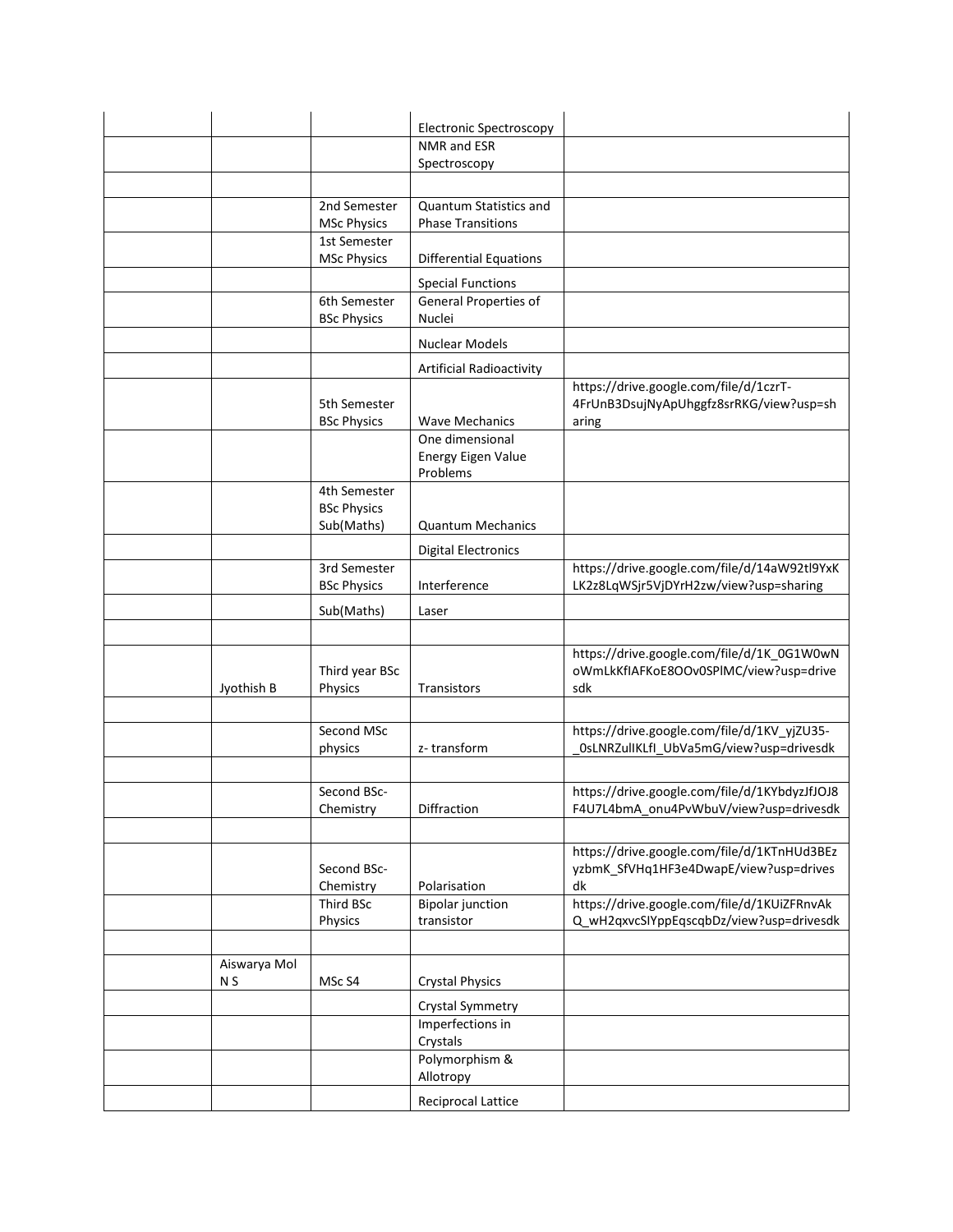|                |                    | MSc <sub>S3</sub>                   | Fundamentals of<br><b>Analog Communication</b>               |                                                                                                                  |
|----------------|--------------------|-------------------------------------|--------------------------------------------------------------|------------------------------------------------------------------------------------------------------------------|
|                |                    |                                     | <b>Amplitude Modulation</b>                                  |                                                                                                                  |
|                |                    |                                     | <b>DSB Modulation</b>                                        |                                                                                                                  |
|                |                    |                                     |                                                              |                                                                                                                  |
|                |                    | BSc <sub>S6</sub>                   | <b>Output Units</b>                                          |                                                                                                                  |
|                |                    |                                     | Printers<br>Reference Models in<br>Communication<br>Networks |                                                                                                                  |
|                |                    |                                     | Network Topology                                             |                                                                                                                  |
|                |                    |                                     | Need For Networking                                          |                                                                                                                  |
|                |                    | <b>BSc</b><br>S3(Compleme<br>ntary) | Laser                                                        |                                                                                                                  |
|                |                    |                                     | <b>Optical Fiber</b>                                         |                                                                                                                  |
|                |                    |                                     |                                                              |                                                                                                                  |
| Zoology        | Dr. Babitha<br>G S | V th sem                            | $(\mathbf{D}^{\mathsf{rive}})$                               | https://drive.google.com/file/d/1wYhvFQw4<br>munology introductior qYWI-UP2TIxcmOW0BBpH-<br>O30/view?usp=sharing |
|                | Dr Binusha<br>Raju |                                     | <b>RCULATION</b><br><b>ART.pptx</b>                          |                                                                                                                  |
|                |                    |                                     | <b>Intition 2.pptx</b>                                       |                                                                                                                  |
|                |                    |                                     | docrine 4.pptx                                               |                                                                                                                  |
|                |                    |                                     | <b><i><u>Fight</u></i></b> adaptations of<br>birds.pptx      |                                                                                                                  |
|                |                    |                                     | <b>Part comparative</b><br><b>Latomy.pptx</b>                |                                                                                                                  |
|                |                    |                                     | ammals.pptx                                                  |                                                                                                                  |
|                |                    |                                     | Puron 2.pptx                                                 |                                                                                                                  |
|                |                    |                                     | respiratory<br>system.pptx                                   |                                                                                                                  |
|                |                    |                                     | stat 3.pptx                                                  |                                                                                                                  |
|                |                    |                                     | virus 3.pptx                                                 |                                                                                                                  |
| <b>GEOLOGY</b> | Dr.Sreela S<br>R   | 4 Sem PG                            | Stages of<br>Explaoration                                    | https://drive.google.com/file/d/1sryuNiEot8<br>WalokeLsGdJDjLaEAslGrX/view?usp=sha<br>ring                       |
|                |                    |                                     | Structural geology                                           | https://drive.google.com/file/d/1qElo8oOe<br>wPwVez_kuqya2dCsKPF365vj/view?usp=<br>sharing                       |
|                |                    | 3 Sem BSc                           | Crystallography<br>Introduction                              | https://drive.google.com/file/d/1XqzBXplYtr<br>nXZMLGfsDrwONv_f11iZCk/view?usp=sh<br>aring                       |
|                |                    |                                     |                                                              | https://drive.google.com/file/d/16Wl                                                                             |
|                |                    |                                     |                                                              | yhCjEMVwStMLd6iFuqySMzzd25QX2/                                                                                   |
|                |                    |                                     |                                                              | view?usp=sharing                                                                                                 |
|                |                    |                                     | Crystallography                                              |                                                                                                                  |
|                |                    |                                     | Mechanism of<br>Faulting                                     |                                                                                                                  |
|                |                    |                                     | classification of fault                                      |                                                                                                                  |
|                |                    |                                     | Aquifers                                                     |                                                                                                                  |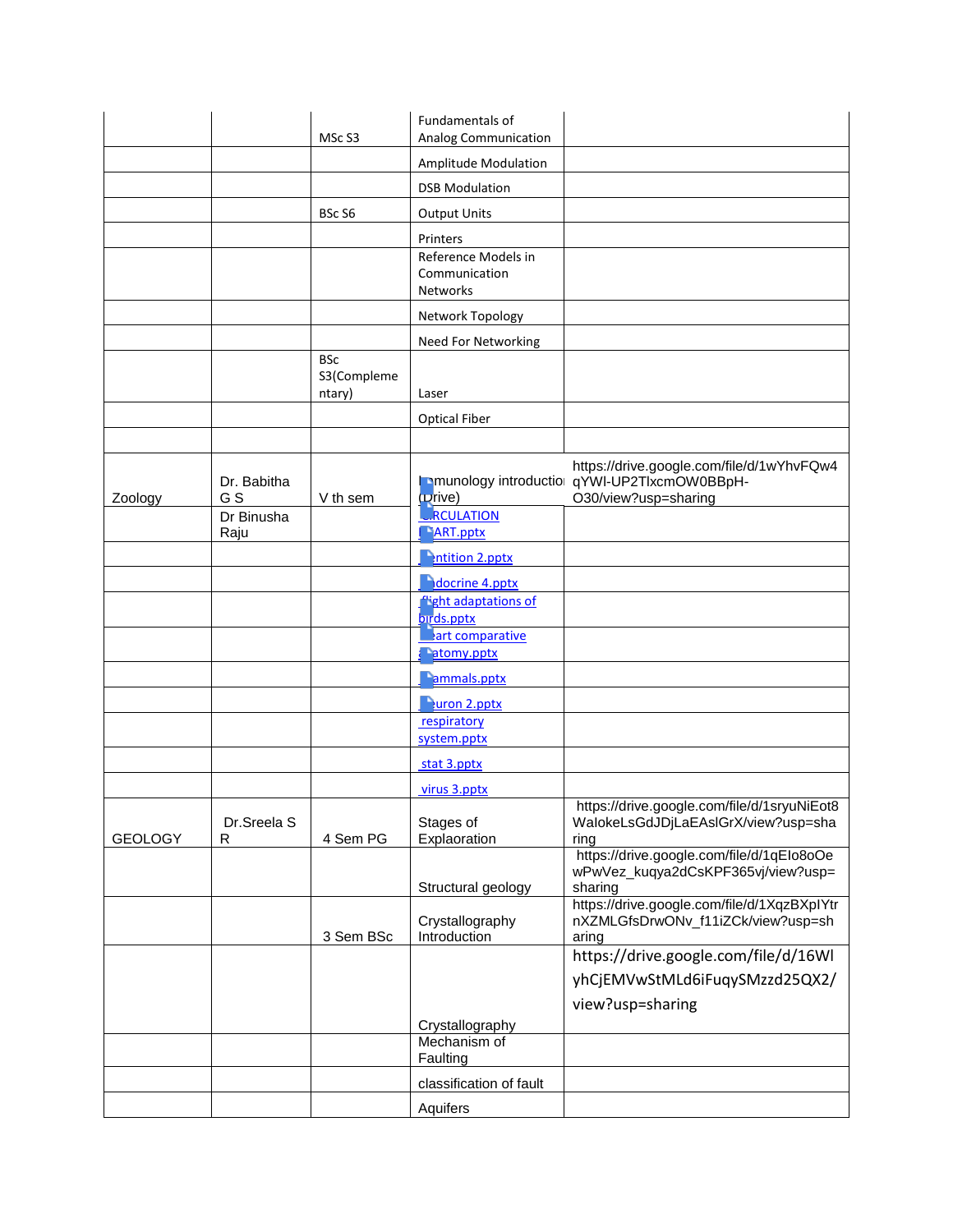|                 |                        |                      | Well maintanance                       |                                                                                            |
|-----------------|------------------------|----------------------|----------------------------------------|--------------------------------------------------------------------------------------------|
|                 |                        |                      | Lineations and<br>foliations           | https://drive.google.com/file/d/1qElo8oOe<br>wPwVez_kuqya2dCsKPF365vj/view?usp=<br>sharing |
|                 | Dr.RINKU               | S5 B.com-            | Clubbing of Incomes                    |                                                                                            |
| <b>COMMERCE</b> | <b>BABU</b>            | Finance              | & Deemed Incomes                       |                                                                                            |
|                 |                        |                      | Set Off and Carry<br>Forward of Losses |                                                                                            |
|                 |                        |                      | Deductions under 80                    |                                                                                            |
|                 |                        |                      | С                                      |                                                                                            |
|                 |                        | S3 B.com-<br>Finance | Winding Up                             |                                                                                            |
|                 |                        | S3 B.com-            |                                        |                                                                                            |
|                 |                        | HМ                   | Consignment                            |                                                                                            |
|                 |                        |                      |                                        | https://drive.google.com/file/d/1xI4ZOyhRVI                                                |
|                 | Preetha                |                      | Grammar Yes/No                         | WcaaAujmHpFOj5_BoFuSs5/view?usp=drivesd                                                    |
| English         | Krishna L              | BA/BSc/BCom          | question                               | k                                                                                          |
|                 |                        |                      |                                        | https://drive.google.com/file/d/1AiWZewcl7n                                                |
|                 |                        |                      | Grammar-positive and                   | AVtHKsG6tCqdt84ve7PPAD/view?usp=drivesd                                                    |
|                 |                        |                      | negative sentences                     | k                                                                                          |
|                 |                        |                      |                                        | https://drive.google.com/file/d/1HDD68j0Xqo                                                |
|                 |                        |                      | Grammar-wh questions                   | Uwru8isA2-rmBpLT70Z3lr/view?usp=drivesdk.                                                  |
|                 |                        |                      |                                        | https://drive.google.com/file/d/1PMcIweHrW<br>076mn1GsbMjYBbTyOQIHmi-                      |
|                 |                        |                      | Grammar-Noun                           | /view?usp=drivesdk                                                                         |
|                 |                        |                      |                                        | https://drive.google.com/file/d/1Wgd2RTD2                                                  |
|                 |                        |                      |                                        | uSfOqYvQ6japOpyjNecWtEt/view?usp=drivesd                                                   |
|                 |                        |                      | Grammar-Pronoun                        | k                                                                                          |
|                 |                        |                      |                                        |                                                                                            |
| Zoology         | Dr. Leji. J            | I Sem                | Prawn                                  |                                                                                            |
|                 |                        | II Sem               | Phylum Urochordata                     |                                                                                            |
|                 |                        | II Sem               | Phylum chordata                        |                                                                                            |
|                 |                        | II Sem               | <b>Pisces</b>                          |                                                                                            |
|                 |                        | IV Sem               | Nucleosome                             |                                                                                            |
|                 |                        | V Sem                | Genetics                               |                                                                                            |
|                 |                        |                      |                                        |                                                                                            |
| Zoology         | Ms. Preethi.<br>S      | I Sem                | Mollusca                               |                                                                                            |
|                 |                        |                      | Identification of                      |                                                                                            |
|                 |                        |                      | poisonous and                          |                                                                                            |
|                 |                        | II Sem               | nonpoisonous snakes                    |                                                                                            |
|                 |                        |                      | Nehrons and                            |                                                                                            |
|                 |                        | III Sem              | excretion<br>DNA the genetic           |                                                                                            |
|                 |                        | IV Sem               | material                               |                                                                                            |
|                 |                        |                      | Zoogeographical                        |                                                                                            |
|                 |                        | VI Sem               | realms                                 |                                                                                            |
|                 |                        |                      |                                        |                                                                                            |
|                 | Dr.<br><b>Binushma</b> |                      |                                        |                                                                                            |
| Zoology         | Raju                   | I Sem                | Echinodermata                          |                                                                                            |